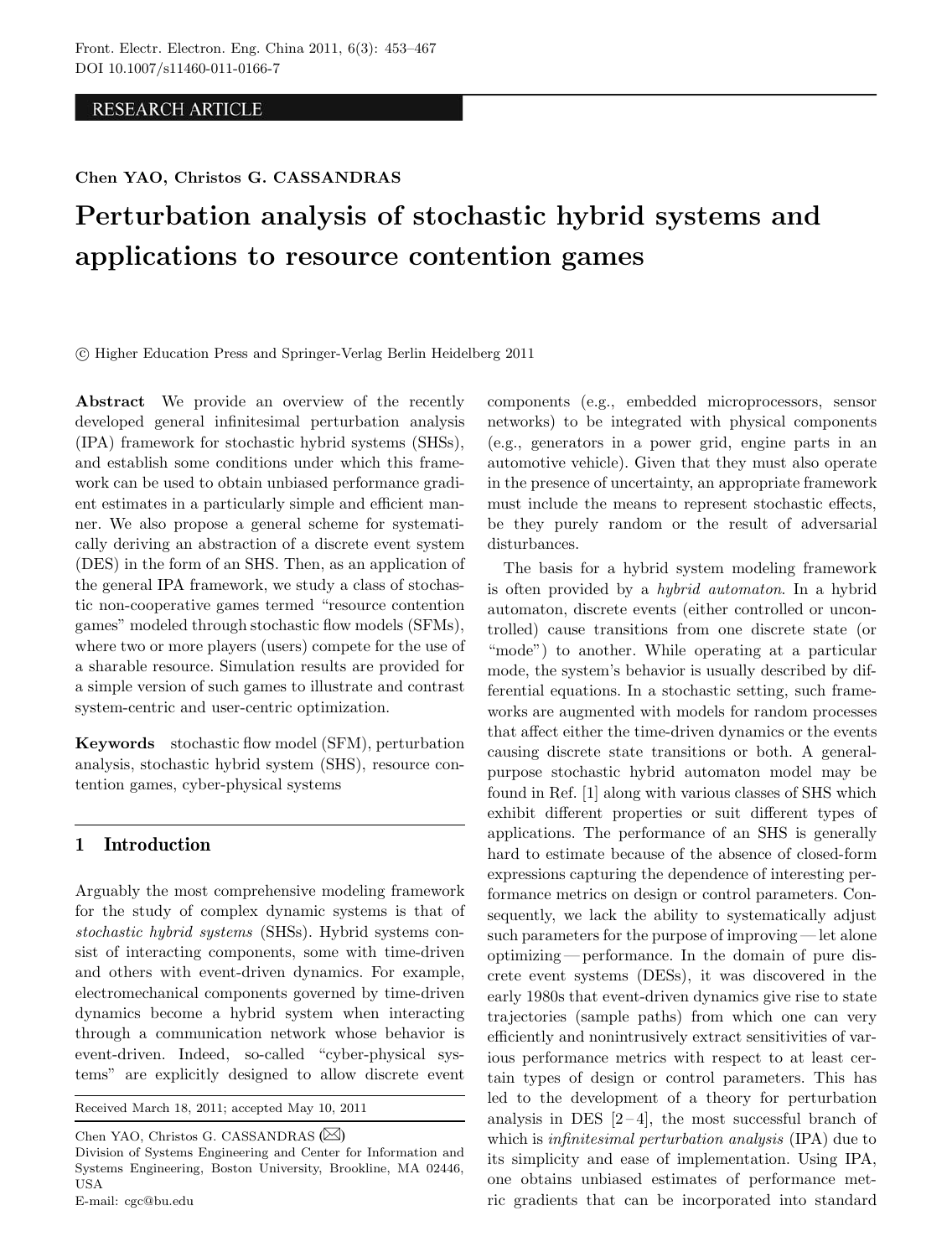gradient-based algorithms for optimization purposes. However, IPA estimates become biased (hence, unreliable for control purposes) when dealing with various aspects of DES that cause significant discontinuities in sample functions of interest. Such discontinuities normally arise when a parameter perturbation causes the order in which events occur to be affected and this event order change may violate a basic "commuting condition" [4]. When this happens, one must resort to significantly more complicated methods for deriving unbiased gradient estimates [2].

In recent years, it was shown that IPA can also be applied to at least some classes of SHS and yield simple unbiased gradient estimators that can be used for optimization purposes. In particular, *stochastic flow* (or *fluid*) *models* (SFMs), as introduced in Ref. [5], are a class of SHS where the time-driven component captures general-purpose flow dynamics and the eventdriven component describes switches, controlled or uncontrolled, that alter the flow dynamics. What is attractive about SFMs is that they can be viewed as abstractions of complex stochastic DES which retain their essential features for the purpose of control and optimization. In fact, fluid models have a history of being used as abstractions of DES. Introduced in Ref. [6], fluid models have been shown to be very useful in simulating various kinds of high speed networks [7], manufacturing systems [8] and, more generally, settings where users compete over different sharable resources. It should be stressed that fluid models may not always provide accurate representations for the purpose of analyzing the performance of the underlying DES. What we are interested in, however, is control and optimization, in which case the value of a fluid model lies in capturing only those system features needed to design an effective controller that can potentially optimize performance without any attempt at estimating the corresponding optimal *performance value* with accuracy. While in most traditional fluid models the flow rates involved are treated as fixed parameters, an SFM has the extra feature of treating flow rates as *stochastic processes*. With only minor technical conditions imposed on the properties of such processes, the use of IPA has been shown to provide simple gradient estimators for stochastic resource contention systems that include blocking phenomena and a variety of feedback control mechanisms  $[9-12]$ .

Until recently, the use of IPA was limited to a class of SFMs and was based on exploiting the special structure of specific systems. However, a major advance was brought about by the unified framework introduced in Ref. [10] and extended in Ref. [13] placing IPA in the general context of stochastic hybrid automata with arbitrary structure. As a result, IPA may now be applied to arbitrary SHS for the purpose of performance gradient estimation and, therefore, gradient-based

optimization through standard methods.

In this paper, we begin with an overview of this general IPA framework for SHS. Our emphasis is on the main concepts and key results that will enable the reader to apply the general IPA methodology through a set of simple equations driven by observable system data; additional details on this material can be found in Ref. [13]. We then establish properties of the resulting gradient estimators (first reported in Ref. [14] without proof) that justify its applicability even in the absence of detailed models for the time-driven components in some cases. Next, we focus on DES and address the issue of obtaining an SHS model from an arbitrary DES as a means of abstraction that facilitates its analysis for control and optimization purposes. We specifically introduce a new scheme for systematically performing this abstraction process. An application of the general IPA framework in Ref. [13] is enabling the use of IPA in multi-agent multi-objective settings that include resource contention games, i.e., situations where two or more "players" compete for a shared resource. Thus, in the last part of the paper we analyze a class of resource contention games first studied in Ref. [14], i.e., situations where two or more "players" compete for a shared resource.

The paper is organized as follows. In Sect. 2 we present the general IPA framework for SHS. We then identify in Sect. 3 properties which provide sufficient conditions under which IPA is particularly simple and efficient, requiring no detailed information on the probabilistic characterizations of the random processes involved and minimal or no knowledge of the time-driven dynamics of the SHS within different discrete states. In Sect. 4 we propose a general scheme to abstract a DES to a stochastic hybrid automaton. In Sect. 5 we study resource contention games abstracted as SHS from both the point of view of system-centric performance and the user-centric approach where each user optimizes its own performance metric. For illustrative purposes, we include a simple example with numerical results contrasting these two optimization viewpoints.

## **2 General framework for perturbation analysis of stochastic hybrid systems**

We begin by adopting a standard hybrid automaton formalism to model the operation of an SHS [1]. Thus, let  $q \in Q$  (a countable set) denote the discrete state (or mode) and  $x \in X \subseteq \mathbb{R}^n$  denote the continuous state. Let  $v \in \Upsilon$  (a countable set) denote a discrete control input and  $u \in U \subseteq \mathbb{R}^m$  a continuous control input. Similarly, let  $\delta \in \Delta$  (a countable set) denote a discrete disturbance input and  $d \in D \subseteq \mathbb{R}^p$  a continuous disturbance input. The state evolution is determined by means of 1) a vector field  $f: Q \times X \times U \times D \to X$ , 2) an invariant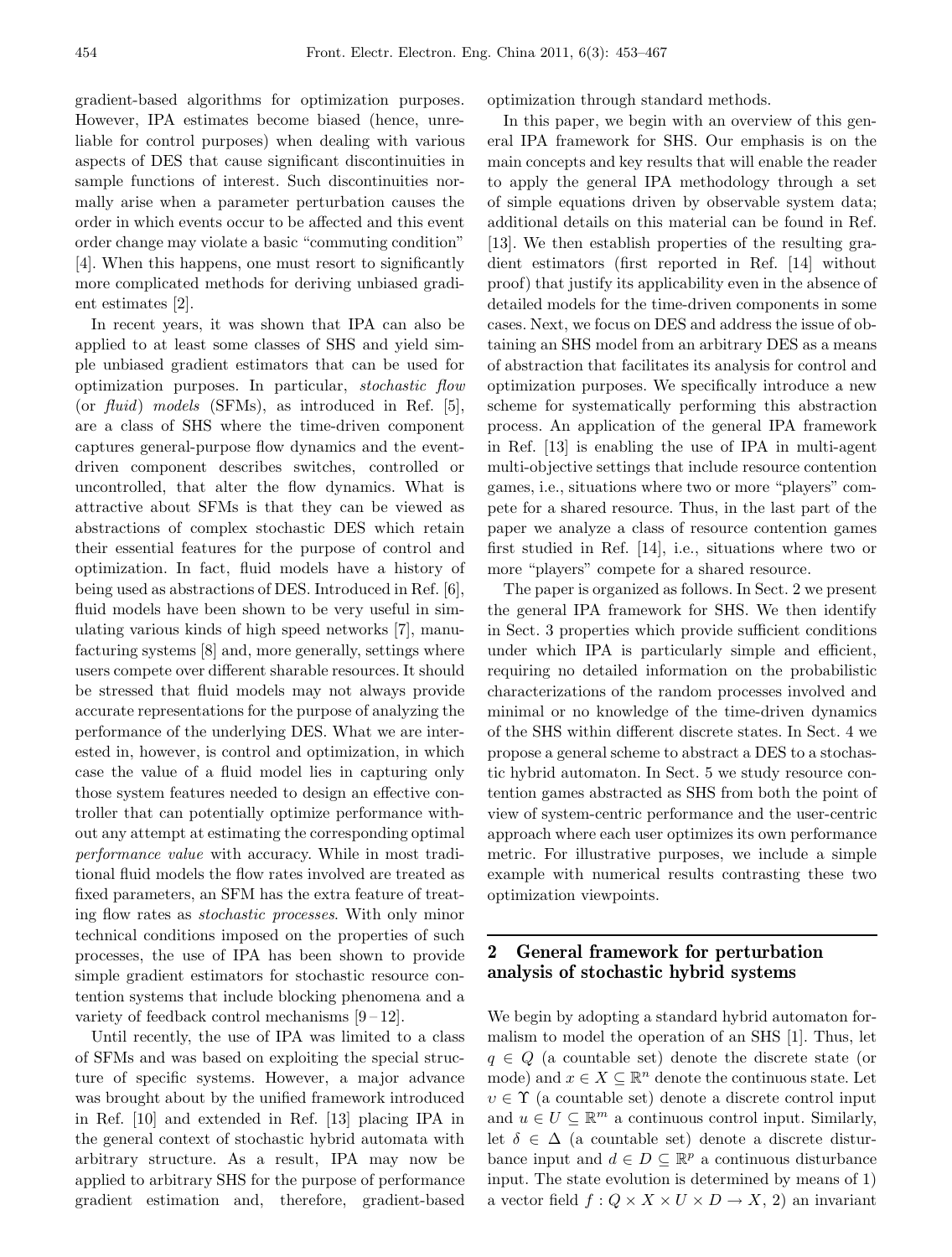(or domain) set Inv:  $Q \times \Upsilon \times \Delta \rightarrow 2^X$ , 3) a guard set Guard:  $Q \times Q \times \Upsilon \times \Delta \rightarrow 2^X$ , and 4) a reset function  $r: Q \times Q \times X \times \Upsilon \times \Delta \rightarrow X.$ 

A sample path of such a system consists of a sequence of intervals of continuous evolution followed by a discrete transition. The system remains at a discrete state  $q$  as long as the continuous (time-driven) state x does not leave the set Inv $(q, v, \delta)$ . If x reaches a set  $\text{Guard}(q, q', v, \delta)$  for some  $q' \in Q$ , a discrete transition can take place. If this transition does take place, the state instantaneously resets to  $(q', x')$  where x' is determined by the reset map  $r(q, q', x, v, \delta)$ . Changes in v and δ are discrete events that either *enable* a transition from q to q' by making sure  $x \in \text{Guard}(q, q', v, \delta)$  or *force* a transition out of q by making sure  $x \notin Inv(q, v, \delta)$ . We will also use  $\mathcal E$  to denote the set of all events that cause discrete state transitions and will classify events in a manner that suits the purposes of perturbation analysis.

In what follows, we describe the general framework for IPA presented in Ref. [10] and generalized in Ref. [13]. Let  $\theta \in \Theta \subset \mathbb{R}^l$  be a global variable, henceforth called the *control parameter*, where  $\Theta$  is a given compact, convex set. This may represent a system design parameter, a parameter of an input process, or a parameter that characterizes a policy used in controlling this system. The disturbance input  $d \in D$  encompasses various random processes that affect the evolution of the state  $(q, x)$ . We will assume that all such processes are defined over a common probability space,  $(\Omega, \mathcal{F}, P)$ . Let us fix a particular value of the parameter  $\theta \in \Theta$  and study a resulting sample path of the SHS. Over such a sample path, let  $\tau_k(\theta)$ ,  $k = 1, 2, \ldots$ , denote the occurrence times of the discrete events in increasing order, and define  $\tau_0(\theta) = 0$  for convenience. We will use the notation  $\tau_k$  instead of  $\tau_k(\theta)$  when no confusion arises. The continuous state is also generally a function of  $\theta$ , as well as of t, and is thus denoted by  $x(\theta, t)$ . Over an interval  $[\tau_k(\theta), \tau_{k+1}(\theta)]$ , the system is at some mode during which the time-driven state satisfies

$$
\dot{x} = f_k(x, \theta, t), \tag{1}
$$

where  $\dot{x}$  denotes  $\partial x/\partial t$ . Note that we suppress the dependence of  $f_k$  on the inputs  $u \in U$  and  $d \in D$  and stress instead its dependence on the parameter  $\theta$  which may generally affect either  $u$  or  $d$  or both. The purpose of perturbation analysis is to study how changes in  $\theta$ influence the state  $x(\theta, t)$  and the event times  $\tau_k(\theta)$  and, ultimately, how they influence interesting performance metrics which are generally expressed in terms of these variables. The following assumption guarantees that Eq. (1) has a unique solution w.p.1 for a given initial boundary condition  $x(\theta, \tau_k)$  at time  $\tau_k(\theta)$ :

**Assumption 1** W.p.1, there exists a finite set of points  $t_j \in [\tau_k(\theta), \tau_{k+1}(\theta)), j = 1, 2, \ldots$ , which are independent of  $\theta$ , such that, the function  $f_k$  is continuously

differentiable on  $\mathbb{R}^n \times \Theta \times (\tau_k(\theta), \tau_{k+1}(\theta)) \setminus \{t_1, t_2, \ldots\}).$ Moreover, there exists a random number  $K > 0$  such that  $E[K] < \infty$  and the norm of the first derivative of  $f_k$  on  $\mathbb{R}^n \times \Theta \times (\tau_k(\theta), \tau_{k+1}(\theta)) \setminus \{t_1, t_2, \ldots\})$  is bounded from above by  $K$ .

An event occurring at time  $\tau_{k+1}(\theta)$  triggers a change in the mode of the system, which may also result in new dynamics represented by  $f_{k+1}$ , although this may not always be the case; for example, two modes may be distinct because the state  $x(\theta, t)$  enters a new region where the system's performance is measured differently without altering its time-driven dynamics (i.e.,  $f_{k+1} = f_k$ ). The event times  $\{\tau_k(\theta)\}\$  play an important role in defining the interactions between the time-driven and eventdriven dynamics of the system.

We now classify events that define the set  $\mathcal E$  as follows: **1. Exogenous events.** An event is *exogenous* if it causes a discrete state transition at time  $\tau_k$  independent of the controllable vector  $\theta$  and satisfies  $\frac{d\tau_k}{d\theta} = 0$ . Exoge-<br>nous events typically correspond to uncontrolled random nous events typically correspond to uncontrolled random changes in input processes.

**2. Endogenous events.** An event occurring at time  $\tau_k$  is *endogenous* if there exists a continuously differentiable function  $g_k : \mathbb{R}^n \times \Theta \to \mathbb{R}$  such that

$$
\tau_k = \min\{t > \tau_{k-1} : g_k(x(\theta, t), \theta) = 0\}.
$$
 (2)

The function  $g_k$  normally corresponds to a guard condition in a hybrid automaton model.

**3. Induced events.** An event at time  $\tau_k$  is *induced* if it is triggered by the occurrence of another event at time  $\tau_m \leq \tau_k$ . The triggering event may be exogenous, endogenous, or itself an induced event. The events that trigger induced events are identified by a subset of the event set,  $\mathcal{E}_I \subseteq \mathcal{E}$ .

Consider a performance function of the control parameter  $\theta$ :

$$
J(\theta; x(\theta, 0), T) = E[\mathcal{L}(\theta; x(\theta, 0), T)],
$$

where  $\mathcal{L}(\theta; x(\theta,0), T)$  is a sample function of interest evaluated in the interval  $[0, T]$  with initial conditions  $x(\theta, 0)$ . For simplicity, we write  $J(\theta)$  and  $\mathcal{L}(\theta)$ . Suppose that there are N events (independent of  $\theta$ ) occurring during the time interval  $[0, T]$  and define  $\tau_0 = 0$  and  $\tau_{N+1} = T$ . Let  $L_k : \mathbb{R}^n \times \Theta \times \mathbb{R}^+ \to \mathbb{R}$  be a function satisfying Assumption 1 and define  $\mathcal{L}(\theta)$  by

$$
\mathcal{L}(\theta) = \sum_{k=0}^{N} \int_{\tau_k}^{\tau_{k+1}} L_k(x, \theta, t) dt,
$$
 (3)

where we reiterate that  $x = x(\theta, t)$  is a function of  $\theta$  and t. We also point out that the restriction of the definition of  $J(\theta)$  to a finite horizon T is made merely for the sake of simplicity of exposition.

Given that we do not wish to impose any limitations (other than mild technical conditions) on the random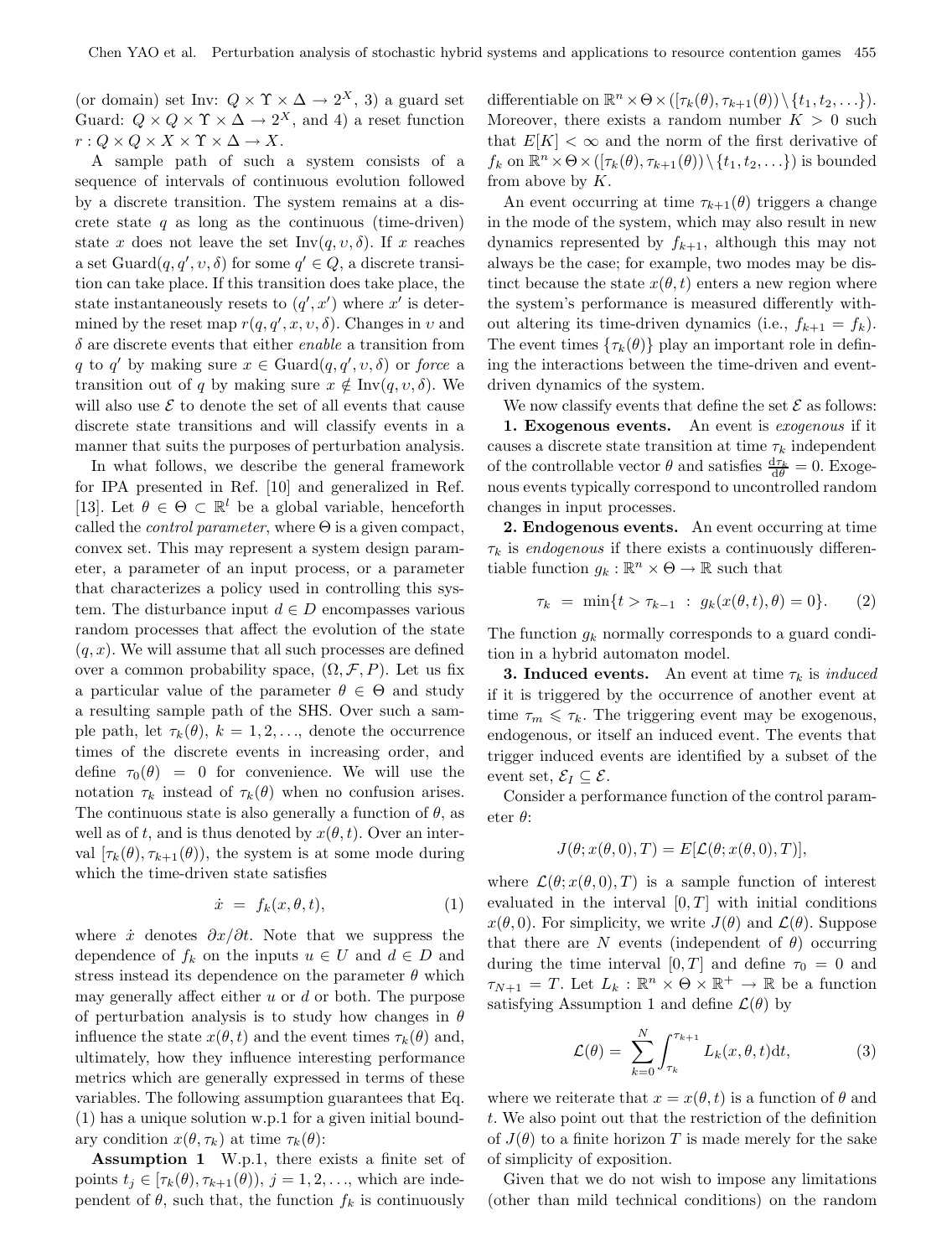processes that characterize the discrete or continuous disturbance inputs in our hybrid automaton model, it is infeasible to obtain closed-form expressions for  $J(\theta)$ . Therefore, for the purpose of optimization, we resort to iterative methods such as stochastic approximation algorithms (e.g., Ref. [15]) which are driven by estimates of the cost function gradient with respect to the parameter vector of interest. Thus, we are interested in estimating  $dJ/d\theta$  based on sample path data, where a sample path of the system may be directly observed or it may be obtained through simulation. We then seek to obtain θ<sup>∗</sup> minimizing J(θ) through an iterative scheme of the form

$$
\theta_{n+1} = \theta_n - \eta_n H_n(\theta_n; x(\theta, 0), T, \omega_n), \quad n = 0, 1, ..., (4)
$$

where  $H_n(\theta_n; x(0), T, \omega_n)$  is an estimate of  $dJ/d\theta$  evaluated at  $\theta_n$  and based on information obtained from a sample path denoted by  $\omega_n$  and  $\{\eta_n\}$  is an appropriately selected step size sequence. In order to execute an algorithm such as Eq. (4), we need the estimate  $H_n(\theta_n)$  of  $dJ/d\theta$ . The IPA approach is based on using the sample derivative  $d\mathcal{L}/d\theta$  as an estimate of  $dJ/d\theta$ . The strength of the approach is that  $d\mathcal{L}/d\theta$  can be obtained from observable sample path data alone and, usually, in a very simple manner that can be readily implemented on line. Moreover, it is often the case that  $d\mathcal{L}/d\theta$  is an *unbiased* estimate of  $dJ/d\theta$ , a property that allows us to use Eq. (4) in obtaining  $\theta^*$ . We will return to this issue later, and concentrate first on deriving the IPA estimates  $d\mathcal{L}/d\theta$ .

#### 2.1 Infinitesimal perturbation analysis

Let us fix  $\theta \in \Theta$ , consider a particular sample path, and assume for the time being that all derivatives mentioned in the sequel do exist. To simplify notation, we define the following for all state and event time sample derivatives:

$$
x'(t) \equiv \frac{\partial x(\theta, t)}{\partial \theta}, \ \tau'_k \equiv \frac{\partial \tau_k}{\partial \theta}, \ k = 0, 1, \dots, N. \tag{5}
$$

In addition, we will write  $f_k(t)$  instead of  $f_k(x, \theta, t)$ whenever no ambiguity arises. By taking derivatives with respect to  $\theta$  in Eq. (1) on the interval  $[\tau_k(\theta), \tau_{k+1}(\theta)]$  we get

$$
\frac{\mathrm{d}}{\mathrm{d}t}x'(t) = \frac{\partial f_k(t)}{\partial x}x'(t) + \frac{\partial f_k(t)}{\partial \theta}.
$$
 (6)

The boundary (initial) condition of this linear equation is specified at time  $t = \tau_k$ , and by writing Eq. (1) in an integral form and taking derivatives with respect to θ when  $x(θ, t)$  is continuous in t at  $t = τ_k$ , we obtain for  $k = 1, 2, \ldots, N$ :

$$
x'(\tau_k^+) = x'(\tau_k^-) + [f_{k-1}(\tau_k^-) - f_k(\tau_k^+)]\tau_k'. \tag{7}
$$

We note that whereas  $x(\theta, t)$  is often continuous in  $t, x'(t)$  may be discontinuous in t at the event times  $\tau_k$ , hence the left and right limits above are generally different. If  $x(\theta, t)$  is not continuous in t at  $t = \tau_k$ , the value of  $x(\tau_k^+)$  is determined by the reset function  $r(q, q', x, v, \delta)$ <br>discussed earlier and discussed earlier and

$$
x'(\tau_k^+) = \frac{\mathrm{d}r(q, q', x, v, \delta)}{\mathrm{d}\theta}.\tag{8}
$$

Furthermore, once the initial condition  $x'(\tau_k^+)$  is given,<br>the linearized state trajectory  $\{x'(t)\}$  can be computed the linearized state trajectory  $\{x'(t)\}\$ can be computed in the interval  $t \in [\tau_k(\theta), \tau_{k+1}(\theta)]$  by solving Eq. (6) to obtain:

$$
x'(t) = e^{\int_{\tau_k}^t \frac{\partial f_k(u)}{\partial x} du} \left[ \int_{\tau_k}^t \frac{\partial f_k(v)}{\partial \theta} e^{-\int_{\tau_k}^t \frac{\partial f_k(u)}{\partial x} du} dv + \xi_k \right]
$$
(9)

with the constant  $\xi_k$  determined from  $x'(\tau_k^+)$  in Eq. (7),<br>since  $x'(\tau_k^-)$  is the final-time boundary condition in the since  $x'(\tau_k^-)$  is the final-time boundary condition in the interval  $[\tau_{k-1}(\theta), \tau_k(\theta)]$  or it is obtained from Eq. (8) interval  $[\tau_{k-1}(\theta), \tau_k(\theta)]$ , or it is obtained from Eq. (8).

Clearly, to complete the description of the trajectory of the linearized system (6) and (7), we have to specify the derivative  $\tau'_k$  which appears in Eq. (7). Since  $\tau_k$ ,<br> $k = 1, 2, \ldots$  are the mode switching times, these derives  $k = 1, 2, \ldots$ , are the mode-switching times, these derivatives explicitly depend on the interaction between the time-driven dynamics and the event-driven dynamics, and specifically on the type of event occurring at time  $\tau_k$ . Using the event classification given earlier, we have the following.

**1. Exogenous events.** By definition, such events are independent of  $\theta$ , therefore  $\tau'_{k} = 0$ .

**2. Endogenous events.** In this case, Eq. (2) holds and taking derivatives with respect to  $\theta$  we get

$$
\frac{\partial g_k}{\partial x} \left[ x'(\tau_k^-) + f_k(\tau_k^-) \tau_k' \right] + \frac{\partial g_k}{\partial \theta} = 0, \qquad (10)
$$

which, assuming  $\frac{\partial g_k}{\partial x} f_k(\tau_k^-) \neq 0$ , can be rewritten as

$$
\tau'_{k} = -\left[\frac{\partial g_{k}}{\partial x} f_{k}(\tau_{k}^{-})\right]^{-1} \left(\frac{\partial g_{k}}{\partial \theta} + \frac{\partial g_{k}}{\partial x} x'(\tau_{k}^{-})\right). \quad (11)
$$

**3. Induced events.** If an induced event occurs at  $t = \tau_k$ , the value of  $\tau'_k$  depends on the derivative  $\tau'_i$ <br>where  $\tau \leq \tau_k$  is the time when the associated tries where  $\tau_m \leq \tau_k$  is the time when the associated trig-<br>number when the associated the multiplication gering event takes place. The event induced at  $\tau_m$  will occur at some time  $\tau_m+\omega(\tau_m)$ , where  $\omega(\tau_m)$  is a random variable which is generally dependent on the continuous and discrete states  $x(\tau_m)$  and  $q(\tau_m)$  respectively. This implies the need for additional state variables, denoted by  $y_m(\theta, t)$ ,  $m = 1, 2, \ldots$ , associated with events occurring at times  $\tau_m$ ,  $m = 1, 2, \ldots$  The role of each such state variable is to provide a "timer" activated when a triggering event occurs. Recalling that triggering events are identified as belonging to a set  $\mathcal{E}_I \subseteq \mathcal{E}$ , let  $e_k$  denote the event occurring at  $\tau_k$  and define  $\overline{F}_k = \{m : e_m \in \mathcal{E}_I,$  $m \leq k$  to be the set of all indices with corresponding triggering events up to  $\tau_k$ . Omitting the dependence on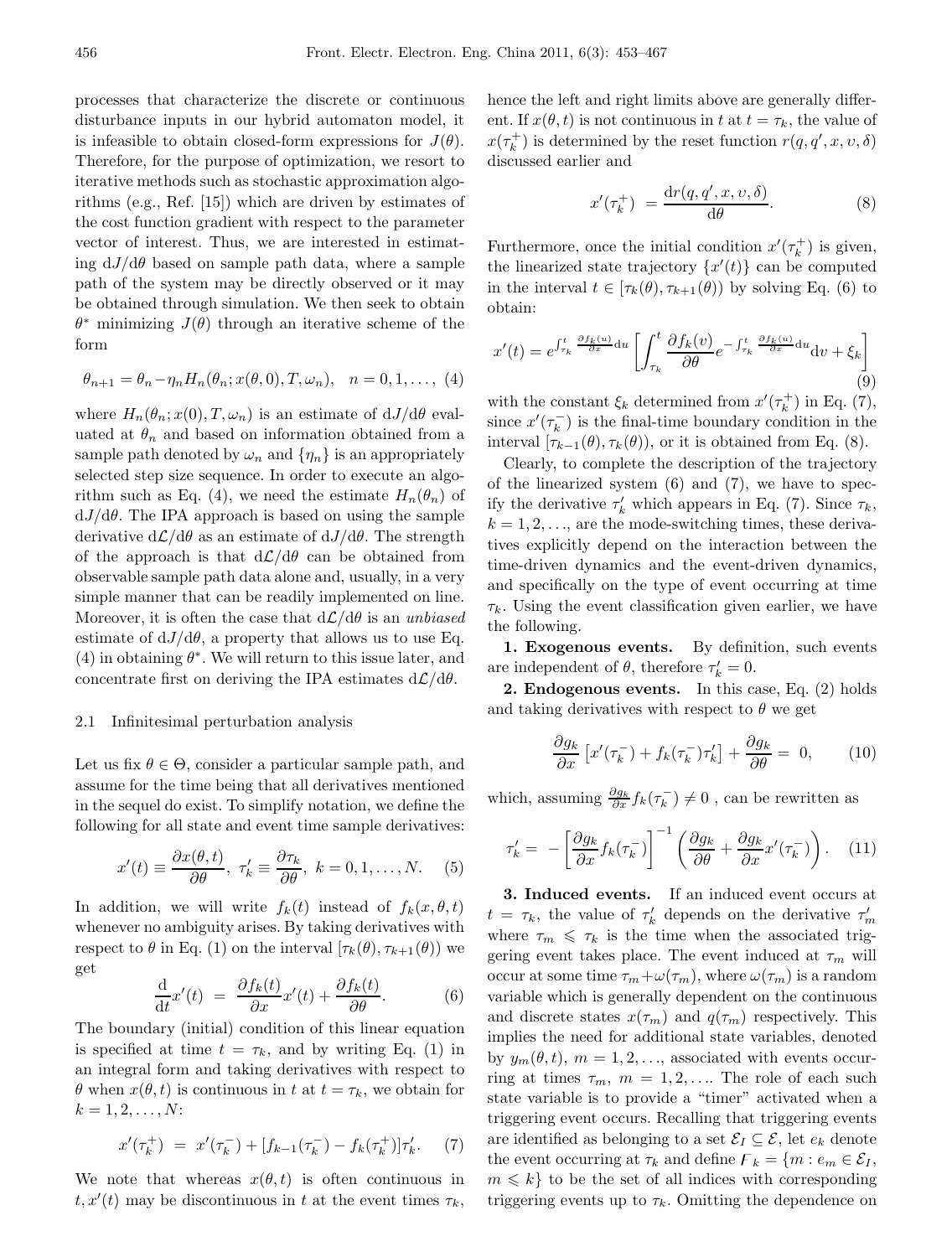$\theta$  for simplicity, the dynamics of  $y_m(t)$  are then given by

$$
\dot{y}_m(t) = \begin{cases}\n-C(t), & \tau_m \leq t < \tau_m + \omega(\tau_m), \ m \in F_m, \\
0, & \text{otherwise,} \\
y_m(\tau_m^+) = \begin{cases}\ny_0, & y_m(\tau_m^-) = 0, \ m \in F_m, \\
0, & \text{otherwise,} \\
\end{cases}\n\end{cases}\n\tag{12}
$$

where  $y_0$  is an initial value for the timer  $y_m(t)$  which decreases at a "clock rate"  $C(t) > 0$  until  $y_m(\tau_m +$  $\omega(\tau_m)$  = 0 and the associated induced event takes place. Clearly, these state variables are only used for induced events, so that  $y_m(t) = 0$  unless  $m \in F_m$ . The value of  $y_0$  may depend on  $\theta$  or on the continuous and discrete states  $x(\tau_m)$  and  $q(\tau_m)$ , while the clock rate  $C(t)$  may depend on  $x(t)$  and  $q(t)$  in general, and possibly  $\theta$ . However, in most simple cases where we are interested in modeling an induced event to occur at time  $\tau_m + \omega(\tau_m)$ , we have  $y_0 = \omega(\tau_m)$  and  $C(t) = 1$ , i.e., the timer simply counts down for a total of  $\omega(\tau_m)$  time units until the induced event takes place. An example where  $y_0$  in fact depends on the state  $x(\tau_m)$  and the clock rate  $C(t)$ is not necessarily constant arises in the case of multiclass resource contention systems as described in Ref. [16]. Henceforth, we will consider  $y_m(t)$ ,  $m = 1, 2, \ldots$ , as part of the continuous state of the SHS and, similar to Eq.  $(5)$ , we set

$$
y'_{m}(t) \equiv \frac{\partial y_{m}(t)}{\partial \theta}, \quad m = 1, 2, \dots, N. \tag{13}
$$

For the common case where  $y_0$  is independent of  $\theta$  and  $C(t)$  is a constant  $c > 0$  in Eq. (12), the following lemma facilitates the computation of  $\tau'_{k}$  for an induced event<br>convergence  $\tau_{k}$ . It are resolved in Ref. [12] occurring at  $\tau_k$ . Its proof is given in Ref. [13].

**Lemma 2.1** If in Eq. (12)  $y_0$  is independent of  $\theta$ and  $C(t) = c > 0$  (constant), then  $\tau'_{k} = \tau'_{m}$ .<br>With the inclusion of the state variables

With the inclusion of the state variables  $y_m(t)$ ,  $m =$ 1, 2,..., N, the derivatives  $x'(t)$ ,  $\tau'_k$ , and  $y'_m(t)$  can be explused through Eqs. (6) (11) In general, this evaluate evaluated through Eqs.  $(6)$  –  $(11)$ . In general, this evaluation is recursive over the event (mode switching) index  $k = 0, 1, \ldots$  In some cases, however, it can be reduced to simple expressions, as seen in the analysis of many SFMs, e.g., Ref. [5].

**Remark** If an SHS does not involve induced events and if the state does not experience discontinuities when a mode-switching event occurs, then the full extent of IPA reduces to three equations:

1) Equation (9), which describes how the state derivative  $x'(t)$  evolves over  $[\tau_k(\theta), \tau_{k+1}(\theta));$ <br>
(i) Expection (7) which expecting the

2) Equation (7), which specifies the initial condition  $\xi_k$  in Eq. (9); and

3) Either  $\tau'_{k} = 0$  or Eq. (11) depending on the event<br>consists  $\tau_{k}(\theta)$  which exercises the event time derivative type at  $\tau_k(\theta)$ , which specifies the event time derivative present in Eq. (7).

Now the IPA derivative  $d\mathcal{L}/d\theta$  can be obtained by taking derivatives in Eq. (3) with respect to  $\theta$ :

$$
\frac{\mathrm{d}\mathcal{L}(\theta)}{\mathrm{d}\theta} = \sum_{k=0}^{N} \frac{\mathrm{d}}{\mathrm{d}\theta} \int_{\tau_k}^{\tau_{k+1}} L_k(x,\theta,t) \mathrm{d}t. \tag{14}
$$

Applying the Leibnitz rule we obtain, for every  $k =$  $0, 1, \ldots, N$ ,

$$
\frac{\mathrm{d}}{\mathrm{d}\theta} \int_{\tau_k}^{\tau_{k+1}} L_k(x,\theta,t) \mathrm{d}t \n= \int_{\tau_k}^{\tau_{k+1}} \left[ \frac{\partial L_k}{\partial x}(x,\theta,t) x'(t) + \frac{\partial L_k}{\partial \theta}(x,\theta,t) \right] \mathrm{d}t \n+ L_k(x(\tau_{k+1}),\theta,\tau_{k+1}) \tau'_{k+1} - L_k(x(\tau_k),\theta,\tau_k) \tau'_k,
$$
\n(15)

where  $x'(t)$  and  $\tau'_k$  are determined through Eqs. (6) –<br>(11) What makes IPA appealing especially in the SEM (11). What makes IPA appealing, especially in the SFM setting, is the simple form the right-hand-side above often assumes.

We close this section with a comment on the unbiasedness of the IPA derivative  $d\mathcal{L}/d\theta$ . This IPA derivative is statistically unbiased [2,3] if, for every  $\theta \in \Theta$ ,

$$
E\left[\frac{\mathrm{d}\mathcal{L}(\theta)}{\mathrm{d}\theta}\right] = \frac{\mathrm{d}}{\mathrm{d}\theta}E[\mathcal{L}(\theta)] = \frac{\mathrm{d}J(\theta)}{\mathrm{d}\theta}.
$$
 (16)

The main motivation for studying IPA in the SHS setting is that it yields unbiased derivatives for a large class of systems and performance metrics compared to the traditional DES setting [2]. The following conditions have been established in Ref. [17] as sufficient for the unbiasedness of IPA:

**Proposition 2.1** Suppose that the following conditions are in force: 1) For every  $\theta \in \Theta$ , the derivative  $d\mathcal{L}(\theta)/d\theta$  exists w.p.1. 2) W.p.1, the function  $\mathcal{L}(\theta)$  is Lipschitz continuous on  $\Theta$ , and the Lipschitz constant has a finite first moment. Fix  $\theta \in \Theta$ . Then, the derivative  $dJ(\theta)/d\theta$  exists, and the IPA derivative  $d\mathcal{L}(\theta)/d\theta$  is unbiased.

The crucial assumption for Proposition 2.1 is the continuity of the sample performance function  $\mathcal{L}(\theta)$ , which in many SHS (and SFMs in particular), such continuity is guaranteed in a straightforward manner. Differentiability w.p.1 at a given  $\theta \in \Theta$  often follows from mild technical assumptions on the probability law underlying the system, such as the exclusion of co-occurrence of multiple events (see Ref. [16]). Lipschitz continuity of  $\mathcal{L}(\theta)$ generally follows from upper boundedness of  $|d\mathcal{L}(\theta)/d\theta|$ by an absolutely integrable random variable, generally a weak assumption. In light of these observations, the proofs of unbiasedness of IPA have become standardized and the assumptions in Proposition 2.1 can be verified fairly easily from the context of a particular problem.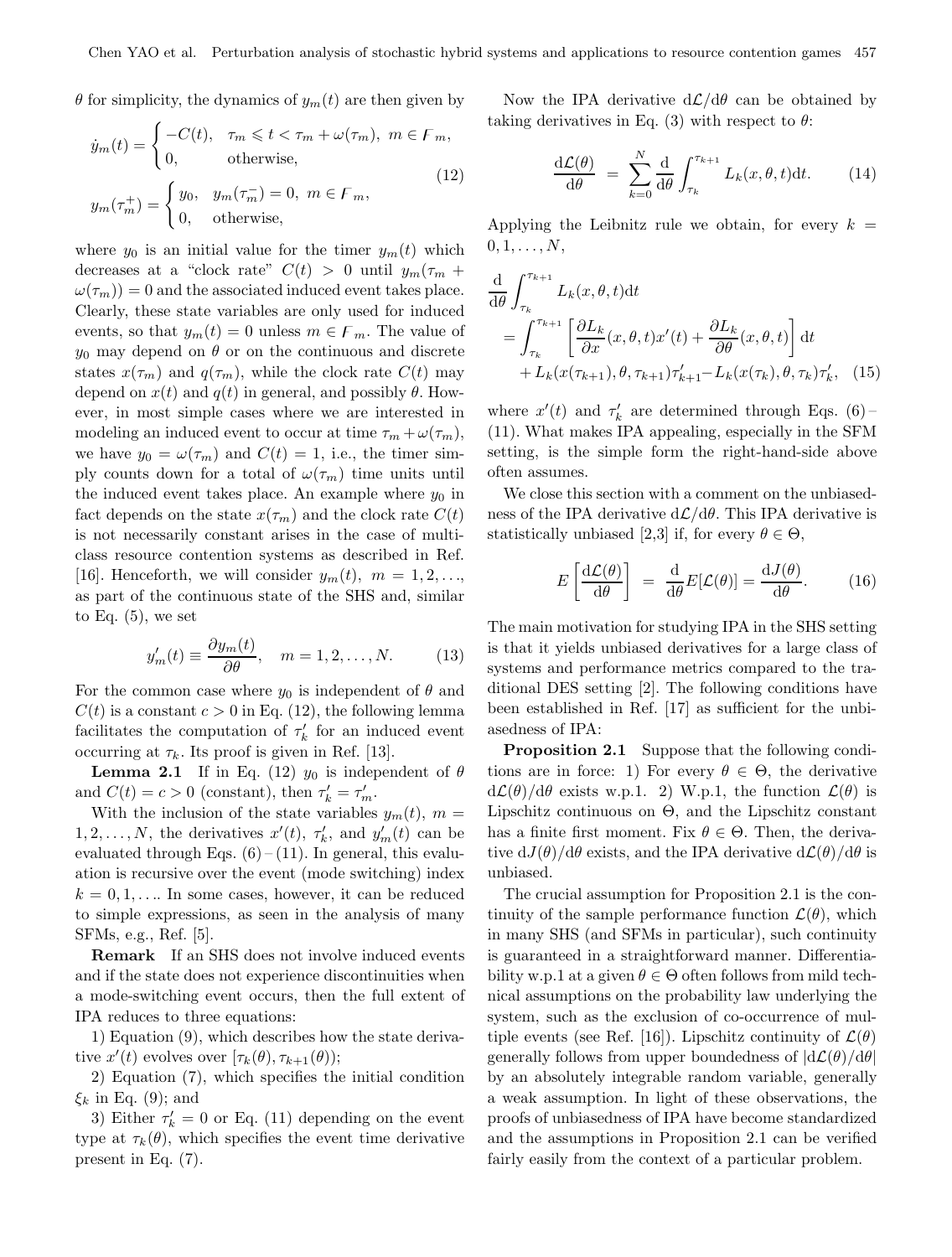## **3 Some IPA properties**

In this section, we derive some properties of IPA within the general framework of the previous section leading to sufficient conditions under which IPA becomes particularly simple and efficient to implement with minimal information required about the underlying SHS dynamics.

The first question we address is related to  $d\mathcal{L}(\theta)/d\theta$  in Eq.  $(14)$ , which, as seen in Eq.  $(15)$ , generally depends on information accumulated over all  $t \in [\tau_k, \tau_{k+1})$ . It is, however, often the case that it depends *only* on information related to the event times  $\tau_k, \tau_{k+1}$ , resulting in an IPA estimator which is very simple to implement. Using the notation  $L_1$  $\frac{d}{dx}(x, t, \theta) \equiv \frac{\partial L_k(x, t, \theta)}{\partial \theta}$ , we can rewrite  $d\mathcal{L}(\theta)/d\theta$  in Eq. (14) as

$$
\frac{\mathrm{d}\mathcal{L}(\theta)}{\mathrm{d}\theta} = \sum_{k} \left[ \tau'_{k+1} L_k \left( \tau^+_{k+1} \right) - \tau'_k L_k \left( \tau^+_k \right) \right. \\ \left. + \int_{\tau_k}^{\tau_{k+1}} L'_k \left( x, t, \theta \right) \mathrm{d}t \right]. \tag{17}
$$

The following lemma provides two sufficient conditions under which  $d\mathcal{L}(\theta)/d\theta$  is independent of t and involves only the event time derivatives  $\tau'_k, \tau'_{k+1}$  and the "local"<br>performance  $I_+(\tau^+)$ ,  $I_+(\tau^+)$  which is obviously open performance  $L_k\left(\tau_{k+1}^+\right)$ ,  $L_k\left(\tau_k^+\right)$  which is obviously easy to observe.

**Lemma 3.1** If condition 1) or 2) below holds, then  $d\mathcal{L}(\theta)/d\theta$  depends only on information available at event times  $\{\tau_k\}, k = 0, 1, \ldots$ 

1)  $L_k(x, t, \theta)$  is independent of t over  $[\tau_k, \tau_{k+1}]$  for all  $k = 0, 1, \ldots;$ 

2)  $L_k(x, t, \theta)$  is only a function of x and the following condition holds for all  $t \in [\tau_k, \tau_{k+1}), k = 0, 1, \ldots$ :

$$
\frac{\mathrm{d}}{\mathrm{d}t}\frac{\partial L_k}{\partial x} = \frac{\mathrm{d}}{\mathrm{d}t}\frac{\partial f_k}{\partial x} = \frac{\mathrm{d}}{\mathrm{d}t}\frac{\partial f_k}{\partial \theta} = 0.
$$
 (18)

**Proof** Under condition 1),  $L'_{k}(x,t,\theta)$  is also obvi-<br>sly independent of t and the integral term in Eq. (17) ously independent of  $t$  and the integral term in Eq.  $(17)$ becomes  $L'_{k}(x, \theta)$  ( $\tau_{k+1} - \tau_{k}$ ), which only uses informa-<br>tion at event times  $\tau_{k}$  and  $\tau_{k+1}$ . Therefore,  $dC(\theta)$ /de tion at event times  $\tau_k$  and  $\tau_{k+1}$ . Therefore,  $d\mathcal{L}(\theta)/d\theta$ requires information at event times only.

Under condition 2),  $\partial L_k/\partial x$ ,  $\partial f_k/\partial x$  and  $\partial f_k/\partial \theta$ are constant between consecutive events, which we will denote as

$$
\frac{\partial L_k}{\partial x} = C_{k,1}, \quad \frac{\partial f_k}{\partial x} = C_{k,2}, \quad \frac{\partial f_k}{\partial \theta} = C_{k,3}.
$$

Recalling the dynamics of  $x'(t)$  given in Eq. (6), and in particular using Eq. (9), we have

$$
x'(t) = e^{C_{k,2}(t-\tau_k)} \left[ \frac{C_{k,3}e^{C_{k,2}\tau_k}}{C_{k,2}} \cdot \left( e^{-C_{k,2}\tau_k} - e^{-C_{k,2}t} \right) + x'\left(\tau_k^+\right) \right],
$$

for all  $t \in [\tau_k, \tau_{k+1})$ . Using the above two equations,

$$
\int_{\tau_k}^{\tau_{k+1}} L'_k(x, t, \theta) dt
$$
\n
$$
= \int_{\tau_k}^{\tau_{k+1}} C_{k,1} x'(t) dt
$$
\n
$$
= C_{k,1} e^{-C_{k,2} \tau_k} \left[ \left( \frac{C_{k,3}}{C_{k,2}} + \frac{x'(\tau_k^+)}{C_{k,2}} \right) \right]
$$
\n
$$
\cdot \left( e^{C_{k,2} \tau_{k+1}} - e^{C_{k,2} \tau_k} \right) - \frac{C_{k,3} e^{C_{k,2} \tau_k}}{C_{k,2}} \left( \tau_{k+1} - \tau_k \right) \right],
$$
\n(19)

from which we can see that the integral term in Eq. (17) depends only on information at event times  $\tau_k$  and  $\tau_{k+1}$ . Therefore, the overall evaluation of  $d\mathcal{L}(\theta)/d\theta$  will also only require information at event times.

The second question we address is related to the discontinuity in  $x'(t)$  at event times, described in Eq. (7). This happens when endogenous events occur, since for exogenous events we have  $\tau'_{k} = 0$ . The next lemma<br>identifies a simple condition under which  $x'(\tau^{+})$  is identifies a simple condition under which  $x'(\tau_k^+)$  is independent of the dynamics f before the event at  $\tau_k$ .<br>This invalids that we are evaluated the eventuring of This implies that we can evaluate the sensitivity of the state with respect to  $\theta$  without any knowledge of the state trajectory in the interval  $[\tau_{k-1}, \tau_k)$  prior to this event. Moreover, under an additional condition, we obtain  $x'(\tau_k^+) = 0$ , implying that the effect of  $\theta$  is "fork gotten" and one can reset the perturbation process. This allows us to study the SHS over reset cycles, greatly simplifying the IPA process.

**Lemma 3.2** Suppose an endogenous event occurs at  $\tau_k$  with switching function  $g(x, \theta)$ . If  $f_k(\tau_k^+) = 0$ ,  $x'(\tau_k^+)$ <br>is independent of  $f_k$ . If in addition  $\frac{\partial g}{\partial x} = 0$ , then is independent of  $f_{k-1}$ . If, in addition,  $\frac{\partial g}{\partial \theta} = 0$ , then  $x'(\tau^+) = 0$  $x'(\tau_k^+) = 0.$ 

**Proof** Using Eqs. (7) and (11), we have

$$
x'\left(\tau_k^+\right) = \left(\frac{\partial g}{\partial x}\right)^{-1} \left[\frac{\partial g}{\partial \theta} + \frac{f_k\left(\tau_k^+\right)}{f_{k-1}\left(\tau_k^-\right)} \frac{\partial g}{\partial x} x'\left(\tau_k^-\right) - \frac{f_k\left(\tau_k^+\right)}{f_{k-1}\left(\tau_k^-\right)} \frac{\partial g}{\partial \theta}\right].
$$
\n(20)

It is easy to see that when  $f_k(\tau_k^+) = 0, x'(\tau_k^+) =$  $\frac{\partial g}{\partial \theta} \left( \frac{\partial g}{\partial x} \right)^{-1}$  which is independent of  $f_{k-1}$ . Furthermore, if  $\frac{\partial g}{\partial \theta} = 0$ , then  $x'(\tau_k^+) = 0$ .

The condition  $f_k(\tau_k^+) = 0$  typically indicates a saturation effect or the state reaching a boundary that cannot be crossed, e.g., when the state is constrained to be non-negative. When the conditions in the two lemmas are satisfied, IPA provides sensitivity estimates that do not require knowledge of the noise processes or the detailed time-driven dynamics of the system, other than mild technical conditions. Thus, one need not have a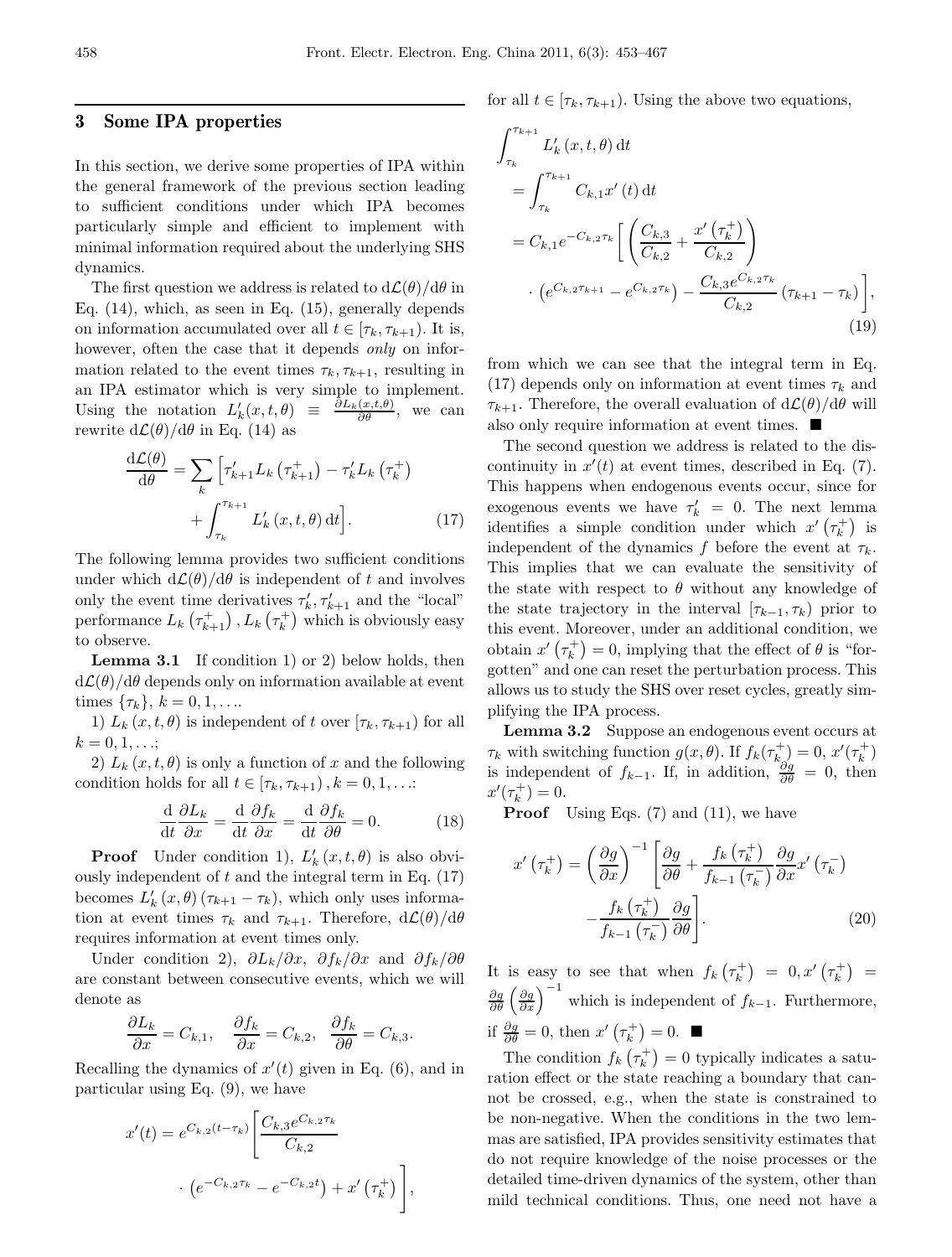detailed model (captured by  $f_{k-1}$ ) to describe the state behavior through  $\dot{x} = f_{k-1}(x, \theta, t), t \in [\tau_{k-1}, \tau_k)$  in order to estimate the effect of  $\theta$  on this behavior. This explains why simple abstractions of a complex stochastic system are often adequate to perform sensitivity analysis and optimization, as long as the event times corresponding to discrete state transitions are accurately observed and the local system behavior at these event times, e.g.,  $x'(\tau_k^+)$  in Eq. (19), can also be measured or calculated. k In the case of SFMs, the conditions in these lemmas are frequently satisfied since 1) common performance metrics such as workloads or overflow rates satisfy Eq. (18), and 2) flow systems involve non-negative continuous states and are constrained by capacities that give rise to dynamics of the form  $\dot{x} = 0$ .

# **4 General scheme for abstracting DES to SFM**

As mentioned in the introduction, one of the main motivations for SHS is to use them as abstractions of complex DES, where the dynamics are abstracted to an appropriate level that enables effective optimization and control of the underlying DES. In this section, we propose a general scheme to abstract a DES to an HS, under the assumption that the state of the DES is represented by integers; this is typically the case for queueing systems, hence the abstracted SHS is usually an SFM. As an example, we apply the proposed scheme to  $G/G/1/K$ systems, and obtain the corresponding SFMs which can be seen to be the same as those obtained in prior work without this systematic framework.

Consider a DES modeled by an automaton  $G =$  $\{X, E, f, \Gamma\}$ , where  $X \subseteq \mathbb{R}^n$  is the set of *states*, E is the (finite) set of *events* associated with  $G, f: X \times E \to X$ is the *transition function*, i.e.,  $f(x, e) = y$  means that there is a transition caused by event  $e$  from state  $x$  to state y, and  $\Gamma: X \to 2^E$  is the *active event function*, i.e.,  $\Gamma(x)$  is the set of all events e for which  $f(x, e)$  is defined and referred to as the "active event set" of G at x (see also Ref. [2]). In addition, for any  $x \in X$ ,  $e \in E$ , we define a function  $h_{x,e}: X \to X$ , such that  $h_{x,e}(x) = f(x,e).$ 

In what follows, we present a general scheme to abstract  $G$  to a hybrid automaton modeling an HS. There are two steps in the scheme: the first step is to partition states in  $X$  into a number of discrete aggregate states; then, in the second step, the discrete transitions within each aggregate state are abstracted into continuous (time-driven) dynamics.

**Step 1** A partition divides the set of states  $X$  into non-overlapping and non-empty subsets and is described by the partition function  $\mathcal{P}: X \to \mathbb{Z}$ , such that  $\mathcal{P}(a) =$ 

 $\mathcal{P}(b)$  if and only if states a and b are in the same subset. A partition  $P_1$  is said to be *larger* than  $P_2$  if any states in the same subset in  $\mathcal{P}_2$  are also in the same subset in  $\mathcal{P}_1$ , i.e.,

$$
\mathcal{P}_2(a) = \mathcal{P}_2(b) \Rightarrow \mathcal{P}_1(a) = \mathcal{P}_1(b).
$$

We also define *interior states* to be states  $x \in X$  that have no active events causing transitions to states outside the subset they are in, i.e., a is said to be an interior state of P if for all events  $e \in \Gamma(a)$ ,  $\mathcal{P}(f(a, e)) = \mathcal{P}(a)$ . States that are not interior are termed *boundary states*.

The partitions that we are interested in for the purpose of abstracting  $G$  should satisfy the following two criteria:

*Criterion 1* For two states  $a, b \in X$ , if  $\mathcal{P}(a) = \mathcal{P}(b)$ , then the following holds:

$$
\Gamma(a) = \Gamma(b). \tag{21}
$$

*Criterion 2* For any two states  $a, b \in X$ , if  $\mathcal{P}(a) =$  $\mathcal{P}(b)$ , then for any event  $e \in \Gamma(a) \cap \Gamma(b)$  such that  $\mathcal{P}(f(a, e)) = \mathcal{P}(f(b, e)) = \mathcal{P}(a)$  the following holds:

$$
h_{a,e} = h_{b,e},\tag{22}
$$

where  $h_{a,e}, h_{b,e}$  are two functions in the state space as defined above, i.e., they satisfy  $h_{a,e}(a) = f(a,e)$ and  $h_{b,e}(b) = f(b,e)$ . Condition (22) states an equivalence relation between two functions such that for all  $x \in X$ ,  $h_{a,e}(x) = h_{b,e}(x)$  holds. For example,  $h_{a,e}(x) =$  $h_{b,e}(x) = x + 1$ ; or  $h_{a,e}(x)$ ,  $h_{b,e}(x)$  are constant functions such as  $h_{a,e}(x) = h_{b,e}(x) = 0.$ 

The first criterion indicates that all states  $x \in X$  in the same aggregate state (subset) must have the same active event set. The second criterion simply states that an active event of an aggregate state will have the same effect for all the interior states of that aggregate state. The partition we are seeking is the largest one satisfying the above two criteria.

**Step 2** After the state partition is carried out, the next step is to abstract discrete transitions within each of the aggregate states to some form of continuous dynamics. This is achieved by analyzing the effects of all active events in changing the values of the interior states. For example, for an interior state  $x = (x_1, x_2, \ldots, x_n) \in \mathbb{R}^n$ in a certain aggregate state, an active event  $e_1$  at x that increases the value of  $x_i$  can be abstracted as a continuous inflow with a rate  $\alpha_i(t)$ , while an active event  $e_2$  that decreases  $x_i$  can be abstracted as a continuous outflow with a rate  $\beta_i(t)$ , where  $x_i$  is viewed as a "flow content" in the system. Doing so for all events in the active set gives flow-like continuous dynamics for all elements of state  $x$ , such that

$$
\frac{\mathrm{d}x_{i}}{\mathrm{d}t}=\alpha_{i}\left(t\right)-\beta_{i}\left(t\right).
$$

Finally, we get the HS abstraction where the eventdriven part is represented by the aggregate states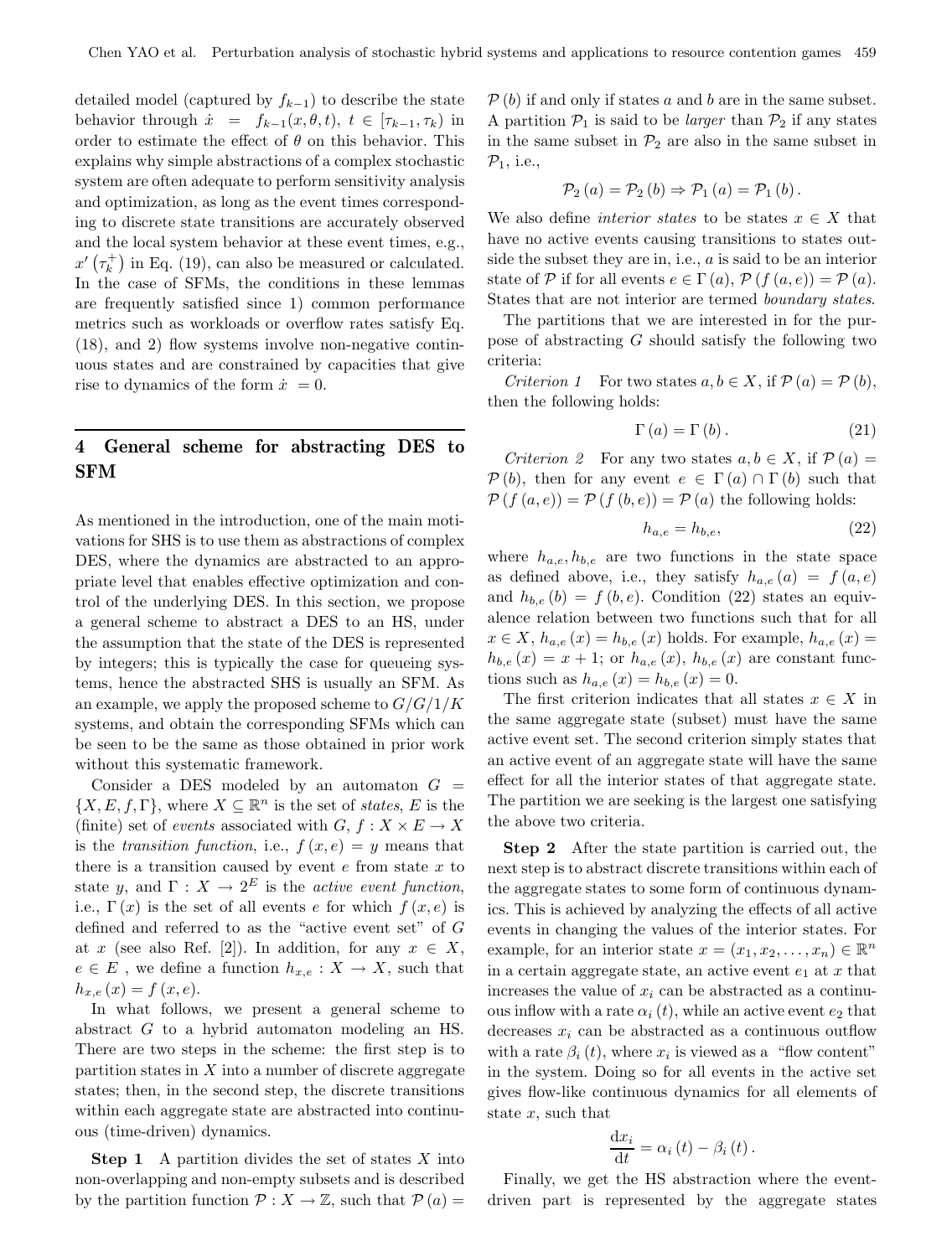obtained in Step 1 and events that cause transitions among them, and the time-driven part is represented by the continuous system evolution within each of the aggregate states obtained through Step 2. In addition, the stochastic characteristics of the original DES remain in the abstraction model, so that events between aggregate states may occur randomly, and the flow rates in the continuous dynamics within each aggregate state may be stochastic processes. Note that the abstraction process aims at obtaining the structure of a hybrid automaton and not the explicit values of the flow processes involved.

As previously mentioned, we limit ourselves to DES with integer-valued state variables, hence the abstracted continuous dynamics normally describe flows, leading to the class of SFMs as the abstracted SHS. For more general DES, the abstraction process is more complicated and may generate more general SHS other than SFM.

#### 4.1 Example:  $G/G/1/K$  system

In order to illustrate the general scheme described above, we apply it to a single-class single-server queueing system with finite capacity, i.e., a  $G/G/1/K$  queueing system with a first come first serve (FCFS) serving policy. Let  $x \in \{0, 1, \ldots, K\}$  be the state of the system, representing the number of jobs in the queue. The queue has a capacity K, so that when  $x = K$  further incoming jobs will be blocked. There are two types of events in this system, i.e.,  $E = \{a, d\}$ , where a stands for acceptance of a job arrival, and d represents a departure of a job after being processed. Note that when event a occurs at  $x = K$ , this arrival is blocked because the queue is full. The automaton model of this system is shown in Fig. 1.



**Fig. 1** Automaton model of *G/G/*1*/K* system

Applying the general scheme of the previous section, we divide the state space of the  $G/G/1/K$  system into the following three aggregate states:

*Aggregate State 1* This aggregate state includes only  $x = 0$ , and the active event set is obviously  $\Gamma(0) = \{a\}.$ 

*Aggregate State 2 x* belongs to this aggregate state if  $0 < x < K$ , and the active event set is  $\{a, d\}$ , since there can be both job arrivals and departures, and all arrivals will be accepted given that the queue has not reached its capacity. It is also easy to check that criterion (22) is satisfied, as event a increases all  $x$  by 1, while event  $d$ decreases all  $x$  by 1.

*Aggregate State 3* This aggregate state includes only  $x = K$ , and the active event set is  $\Gamma(K) = \{a, d\}.$ 

However, unlike the previous aggregate state, arrivals at this state will be blocked because the queue is full.

Next, we abstract the transitions within the above three aggregate states to appropriate continuous dynamics. First, for aggregate states 1 and 3, since they are both singletons with no discrete transitions within, the corresponding continuous dynamics are obviously  $\dot{x} = 0$ . Within aggregate state 2, the active discrete transitions are job arrivals and job departures, which can be both abstracted as continuous flows, thus giving the continuous dynamics  $\dot{x} = \alpha(t) - \beta(t)$ , where  $\alpha(t)$  is the inflow rate that corresponds to job arrivals, and  $\beta(t)$  is the outflow rate that comes from job departures.

It follows from the above analysis that the SHS abstraction of the  $G/G/1/K$  system is an SFM with dynamics given by

$$
\dot{x} = \begin{cases} 0, & x = 0 \text{ and } \alpha(t) \leq \beta(t), \\ 0, & x = K \text{ and } \alpha(t) \geq \beta(t), \\ \alpha(t) - \beta(t), & \text{otherwise}, \end{cases}
$$

consistent with what has been presented in previous related work [5]. Note that there are some conditions in the above dynamics, e.g.,  $\alpha(t) \leq \beta(t)$ , that do not directly follow from the two steps in the abstraction scheme. They are included simply to ensure flow conservation.

## **5 Resource contention games**

As mentioned in the Introduction, one of the recent advances in IPA for SHS is the ability to develop unbiased performance gradient estimates in multi-agent settings where each agent has its own objective function. This allows us to analyze a variety of game situations. In particular, we consider *resource contention games*, a class of non-cooperative games in which two or more "users" compete for one or more sharable resources by submitting requests for its use over time. The traditional server-queue modeling paradigm gives rise to various types of DES depending on the types of users and resources involved and features such as user priorities, scheduling disciplines, and pricing mechanisms. As already argued, however, these DES become increasingly complex with large volumes of user requests for a resource and with elaborate scheduling policies. SFMs provide an abstraction process which has proved useful in analyzing such problems. Most of the problems dealt with in this context adopt a purely "system-centric" point of view: the system defines an objective function and seeks to optimize it through appropriate control actions. However, when there are multiple user types (also referred to as user "classes"), each user may define its own objective function and seek to optimize it.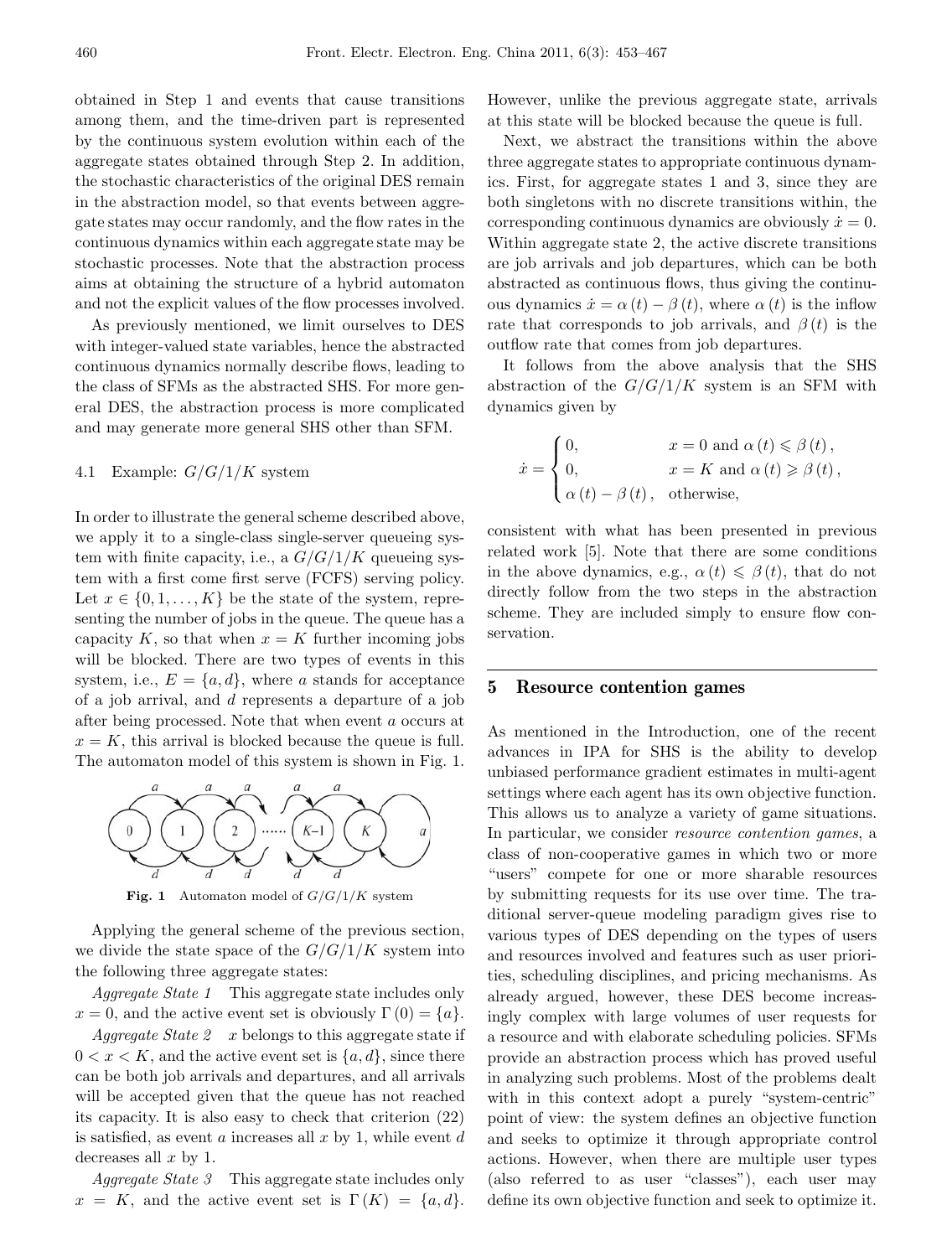This gives rise to a game setting with a "user-centric" optimization perspective.

In this section, we will present a general setting for resource contention games modeled through SFMs and describe how IPA may be applied to estimate performance metric derivatives that are then used in gradientbased mechanisms for both "system-centric" and "usercentric" optimization. To accomplish this goal, we need to model SFMs with multiple user classes and accommodate mechanisms such as FCFS policy which, while very simple in the DES context, is not easy to capture in the flow paradigm. Until recently, IPA had been applied to SFMs where flows are differentiated in terms of admission to a system, but once admitted all flows are treated alike, e.g., Ref. [18]. IPA for SFMs that can differentiate flow classes in terms of how they are processed by a resource requires class-dependent performance metrics and gradient estimates of such metrics with respect to controllable parameters. Chen et al. [19] studied a multiclass SFM to analyze a dynamic priority call center and introduced a model differentiating among flow classes even after they enter the system; however, the analysis is very specific to the call center application. The general framework presented in the previous sections, and the use of induced events in particular, has enabled the use of IPA for class-dependent performance metrics (see Refs. [16,20]). This opens up a new frontier in the analysis of SFMs and IPA, allowing us to study the difference between *user-centric* and *system-centric* optimization, and place resource contention problems in a non-cooperative game framework.

In what follows, we will formulate a general resource contention game in the multiclass SFM context developed in Ref. [21] and show how the IPA framework of the previous section can be applied to this problem. To illustrate the approach, we will solve a simple specific instance of the general problem and provide some numerical results.

#### 5.1 SFM for resource contention games

Suppose there are  $N$  "players" corresponding to  $N$  user classes competing for a resource with total service capacity  $C(t)$ , which can be a random process. The *i*th user class submits requests at a rate  $\alpha_i(t)$ , generally timevarying and random. The ith user class is also allocated a portion of the service capacity  $C(t)$  at time t, denoted by  $c_i(\mathbf{x}(t), \boldsymbol{\theta}, C(t))$ , which satisfies for all  $i = 1, 2, \ldots, N$ :

$$
\sum_{i=1}^{N} c_i (\boldsymbol{x}(t), \boldsymbol{\theta}, C(t)) = C(t),
$$
  

$$
0 \leq c_i (\boldsymbol{x}(t), \boldsymbol{\theta}, C(t)) \leq C(t),
$$
 (23)

where  $\mathbf{x}(t) = (x_1 (t), x_2 (t), \ldots, x_N (t)), x_i (t) \geq 0$  is the amount of the ith user class requests accumulated in the

system at time t, and  $\boldsymbol{\theta} = (\theta_1, \theta_2, \dots, \theta_N)$  is a vector of control parameters used to determine how the resource capacity is allocated to different classes, hence affecting the system dynamics as well, which are given by

$$
\frac{dx_i(t)}{dt^+} = f_i(\boldsymbol{x}(t), \boldsymbol{\theta})
$$
\n
$$
= \begin{cases}\n0, & \text{if } x_i(t) = 0 \text{ and } \alpha_i(t) - \beta_i(\boldsymbol{x}(t), \boldsymbol{\theta}) \le 0, \\
\alpha_i(t) - \beta_i(\boldsymbol{x}(t), \boldsymbol{\theta}), & \text{otherwise,} \n\end{cases}
$$
\n(24)

where  $\beta_i(\mathbf{x}(t), \boldsymbol{\theta})$  is a control policy determining the actual service rate of class  $i = 1, 2, ..., N$  and satisfying:

$$
\beta_i(\boldsymbol{x}(t), \boldsymbol{\theta}) \leq c_i(\boldsymbol{x}(t), \boldsymbol{\theta}, C(t)) \quad \text{for all } t, \qquad (25)
$$

$$
\beta_i(\boldsymbol{x}(t), \boldsymbol{\theta}) = 0 \text{ for all } t \text{ s.t. } x_i(t) = 0. \tag{26}
$$

In addition, we assume that  $\alpha_i(t)$  is independent of  $\theta$ . Note that, due to Eq. (26), it follows from Eq. (24) that  $\alpha_i(t) = \beta_i(\boldsymbol{x}(t), \boldsymbol{\theta}) = 0$  as long as  $x_i(t) = 0$  and an "empty period" for class  $i$  ends whenever there is a change from  $\alpha_i(t) = 0$  to  $\alpha_i(t) > 0$ . Clearly, the choice of  $\beta_i(\mathbf{x}(t), \boldsymbol{\theta})$  may affect whether "chattering" at  $x_i = 0$ occurs or not.

Turning our attention to objective functions of interest in a resource contention game, we consider three metrics: 1) the *workload* that a user class accumulates and would like to minimize, 2) the resource *utilization* that each class would like to maximize, and 3) the *cost of resource usage* imposed by the system that each class would like to minimize. This general-purpose tradeoff is expressed through the following cost function for user class  $i$ :

$$
J_i(\boldsymbol{\theta}) = E\left[\mathcal{L}_i(\boldsymbol{\theta})\right]
$$
  
= 
$$
E\left[\frac{1}{T}\int_0^T [x_i(t) + R_i \cdot \mathbf{1}[x_i(t) = 0] + p_i c_i (\boldsymbol{x}(t), \boldsymbol{\theta}, C(t))]dt\right],
$$
 (27)

where  $p_i$  is the unit resource price for user class i, and  $R_i$  is a given cost per unit time penalizing user class i while it remains idle  $(1)^{\cdot}$  is the usual indicator function). From the system's perspective, the minimization problem of interest involves a (possibly weighted) sum of all  $J_i(\boldsymbol{\theta})$ :

$$
J(\boldsymbol{\theta}) = \sum_{i=1}^{N} w_i J_i(\boldsymbol{\theta}), \qquad (28)
$$

where  $w_i$  are non-negative weight parameters.

Using the notation established in the previous sections, let us classify the events that occur in this system as follows, where we shall use  $\tau_k$  to denote the kth event time:

1. *Exogenous events*. In this particular system, the processes which are independent of  $\theta$  are the user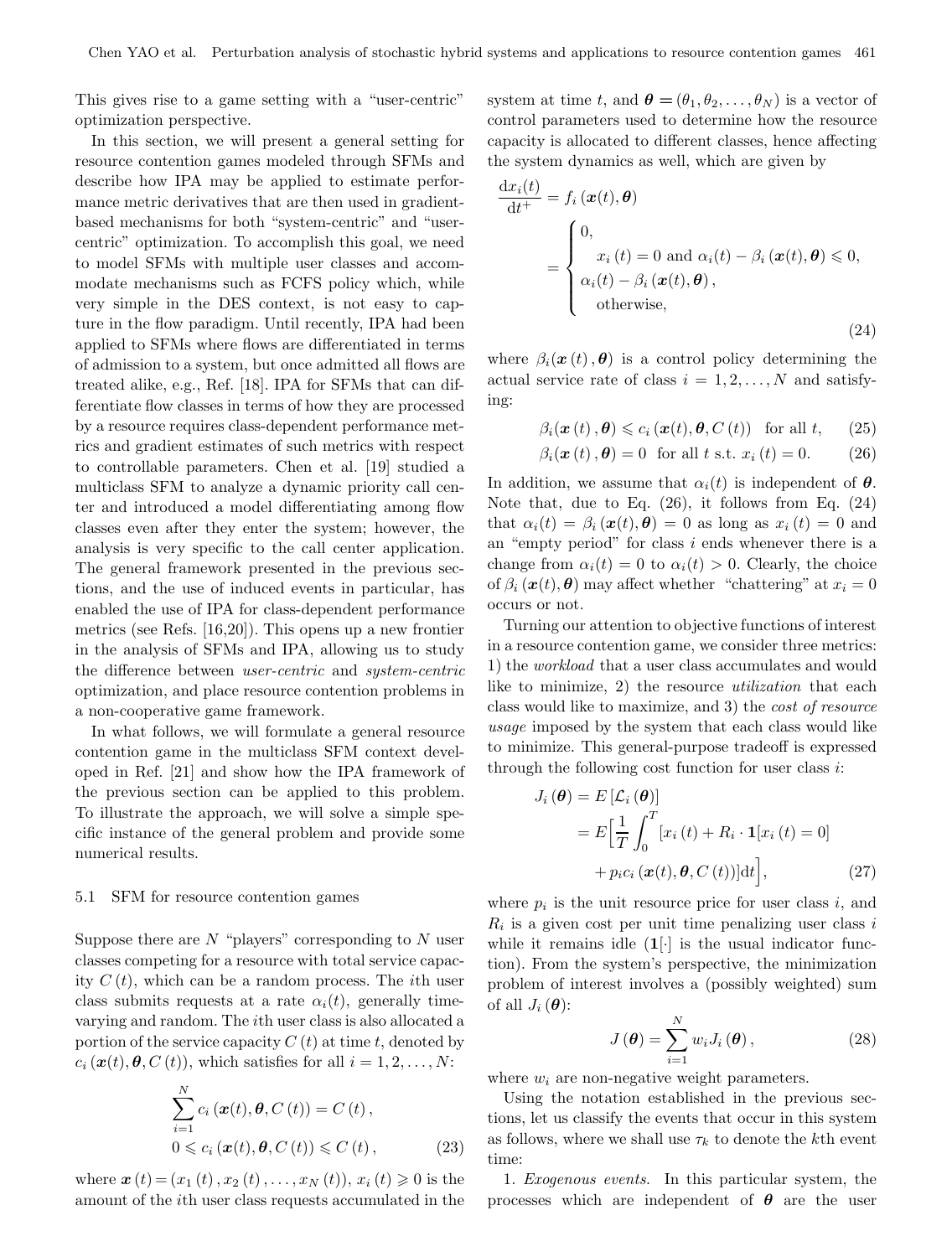request rates (inflows)  $\{\alpha_i(t)\}\$ and the capacity  $\{C(t)\}\$ . If these processes involve discontinuities, then any event associated with such a discontinuity is, by definition, an exogenous event.

2. *Endogenous events*. By the definition in Eq. (2), the event " $x_i(t)$  becomes 0" is an endogenous event with corresponding switching function

$$
g\left(\boldsymbol{x}(t),\boldsymbol{\theta}\right)=x_i.
$$
 (29)

In addition, there may be other endogenous events depending on the specific nature of the control policies  $\beta_i(\mathbf{x}(t), \boldsymbol{\theta})$ . If there is a discontinuity in  $\beta_i(\mathbf{x}(t), \boldsymbol{\theta})$ for  $x_i(t) > 0$  that causes a change in the time-driven dynamics  $f_i(\mathbf{x}(t), \boldsymbol{\theta})$ , then an endogenous event is defined with some associated switching function.

3. *Induced events*. Induced events are possible as shown in some previous work [16,20] where it is necessary to model a system treating user requests on an FCFS basis.

In what follows, we proceed without attempting to select any specific control policies  $\beta_i(\mathbf{x}(t), \boldsymbol{\theta})$  or  $c_i(\mathbf{x}(t), \boldsymbol{\theta}, C(t))$  and derive event time and state derivatives (sensitivities) with respect to  $\theta$  based on the IPA framework presented in the previous sections.

First, for any exogenous event at  $\tau_k$ , by definition,  $\tau'_{k,j} = \frac{\partial \tau_k}{\partial \theta_j} = 0$ , and  $x'_{i,j}(\tau_k^+) = x'_{i,j}(\tau_k^-)$ . On the other hand, for an endogenous event " $x_i(t)$  becomes 0" using Eqs.  $(11)$  and  $(29)$ , we have

$$
\tau'_{k,j} = -\frac{x'_{i,j}(\tau_k^-)}{\alpha_i(\tau_k^-) - \beta_i(\boldsymbol{x}(\tau_k^-), \boldsymbol{\theta})}
$$

$$
= \frac{x'_{i,j}(\tau_k^-)}{\beta_i(\boldsymbol{x}(\tau_k^-), \boldsymbol{\theta})},
$$
(30)

where we have used the fact that  $\alpha_i(\tau_k^-) = 0$  based on<br>Eqs. (24) and (26) We also observe that  $f_i(\mathbf{z}(t), \mathbf{A}) = 0$ Eqs. (24) and (26). We also observe that  $f_i(\boldsymbol{x}(t), \boldsymbol{\theta}) = 0$ during a period with  $x_i(t) = 0$  as seen in Eq. (24) and that  $g(\mathbf{x}(t), \boldsymbol{\theta}) = x_i$ , which satisfies both conditions of Lemma 3.2, therefore,

$$
x'_{i,j}\left(\tau_k^+\right) = 0.\tag{31}
$$

For any endogenous event at  $\tau_k$  that causes a discontinuity in  $\beta_i(x(t), \theta)$  when  $x_i(t) > 0$ , the event time derivatives  $\tau'_{k,j}$  depend on the explicit expression for<br>the expectated exitation function. Once this is explained the associated switching function. Once this is available, we can derive  $\tau'_{k,j}$  from Eq. (11). Then, using Eq. (7),  $x'_{i,j}(\tau_k^+)$  is obtained as

$$
x'_{i,j}(\tau_k^+) = x'_{i,j}(\tau_k^-) + [f_i(\tau_k^-) - f_i(\tau_k^+)] \tau'_{k,j}
$$
  
=  $x'_{i,j}(\tau_k^-) + [\beta_i(\mathbf{x}(\tau_k^-), \boldsymbol{\theta})$   
 $-\beta_i(\mathbf{x}(\tau_k^+), \boldsymbol{\theta})] \tau'_{k,j}.$  (32)

If induced events are present, recall that the SHS model must include the additional state variables  $y_m(t)$  in Eq.

(12). The precise way in which induced events occur is part of the specific process we are interested in which we do not address here in order to maintain the desired level of generality. However, a particular resource contention model involving induced events is studied in Ref. [16].

We now return to the *i*th sample function  $\mathcal{L}_i(\boldsymbol{\theta})$  in Eq. (27) and rewrite it as

$$
\mathcal{L}_{i}(\boldsymbol{\theta}) = \frac{1}{T} \sum_{k=0}^{N_T} \int_{\tau_k}^{\tau_{k+1}} [x_i(t) + p_i c_i(\boldsymbol{x}(t), \boldsymbol{\theta}, C(t))] dt + \frac{R_i}{T} \sum_{k \in \Phi_i} (\tau_{k+1} - \tau_k),
$$

where  $N_T$  is the number of events contained in [0, T] and  $\Phi_i$  is the set of all "empty periods" of class i, defined as

 $\Phi_i = \{k, \text{ s.t. } x_i(t) = 0 \text{ for all } t \in [\tau_k, \tau_{k+1})\}\.$  (33)

The IPA derivative  $\partial \mathcal{L}_i/\partial \theta_j$  can be obtained as

$$
\frac{\partial \mathcal{L}_i}{\partial \theta_j} = \frac{1}{T} \sum_{k=0}^{N_T} \int_{\tau_k}^{\tau_{k+1}} \left[ x'_{i,j}(t) + p_i \frac{\partial c_i}{\partial \theta_j} + p_i \sum_{m=1}^{N} \frac{\partial c_i}{\partial x_m} x'_{m,j}(t) \right] dt + \frac{R_i}{T} \sum_{k \in \Phi_i} \left( \tau'_{k+1,j} - \tau'_{k,j} \right), \tag{34}
$$

where  $\tau'_{k,j}$  are obtained as described above and  $x'_{i,j}(t)$ <br>are obtained by using Eq. (0), which in this case becomes are obtained by using Eq. (9), which in this case becomes

$$
x'_{i,j}(t) = e^{-\int_{\tau_k}^t \frac{\partial \beta_i(\mathbf{x}(u), \theta)}{\partial x_i} du} \left[ \int_{\tau_k}^t \left( -\frac{\partial \beta_i(\mathbf{x}(v), \theta)}{\partial \theta_j} \right) \right]
$$

$$
+ e^{\int_{\tau_k}^t \frac{\partial \beta_i(\mathbf{x}(u), \theta)}{\partial x_i} du} dv + l \right]
$$
(35)

for  $t \in [\tau_k, \tau_{k+1}),$  where l is an initial condition obtained through Eq. (32) or similarly, depending on any additional endogenous or induced events included in the system model. In addition, recalling the system dynamics in Eq. (26),  $\beta_i = 0$  during periods  $[\tau_k, \tau_{k+1}]$ when  $x_i(t) = 0$ , therefore, using Eq. (35),  $x'_{i,j}(t) = x'_{i,j}(\tau^+) = 0$  associating to Eq. (21) for all  $t \in [\tau, \tau]$  $x'_{i,j}(\tau_k^+) = 0$  according to Eq. (31) for all  $t \in [\tau_k, \tau_{k+1}]$ and Eq. (34) reduces to

$$
\frac{\partial \mathcal{L}_i}{\partial \theta_j} = \frac{1}{T} \left[ \sum_{k \notin \Phi_i} \int_{\tau_k}^{\tau_{k+1}} x'_{i,j}(t) dt + p_i \frac{\partial c_i}{\partial \theta_j} (\tau_{k+1} - \tau_k) + \sum_{k=0}^{N_T} \left( p_i \int_{\tau_k}^{\tau_{k+1}} \sum_{m=1}^N \frac{\partial c_i}{\partial x_m} x'_{m,j}(t) dt \right) + R_i \sum_{k \in \Phi_i} (\tau'_{k+1,j} - \tau'_{k,j}) \right].
$$
\n(36)

Observe that  $\partial c_i/\partial x_m, \partial c_i/\partial \theta_j$  are readily evaluated based on a given policy  $c_i(\mathbf{x}(t), \boldsymbol{\theta}, C(t))$ . Thus, the evaluation of  $d\mathcal{L}_i/d\theta_i$  above depends on information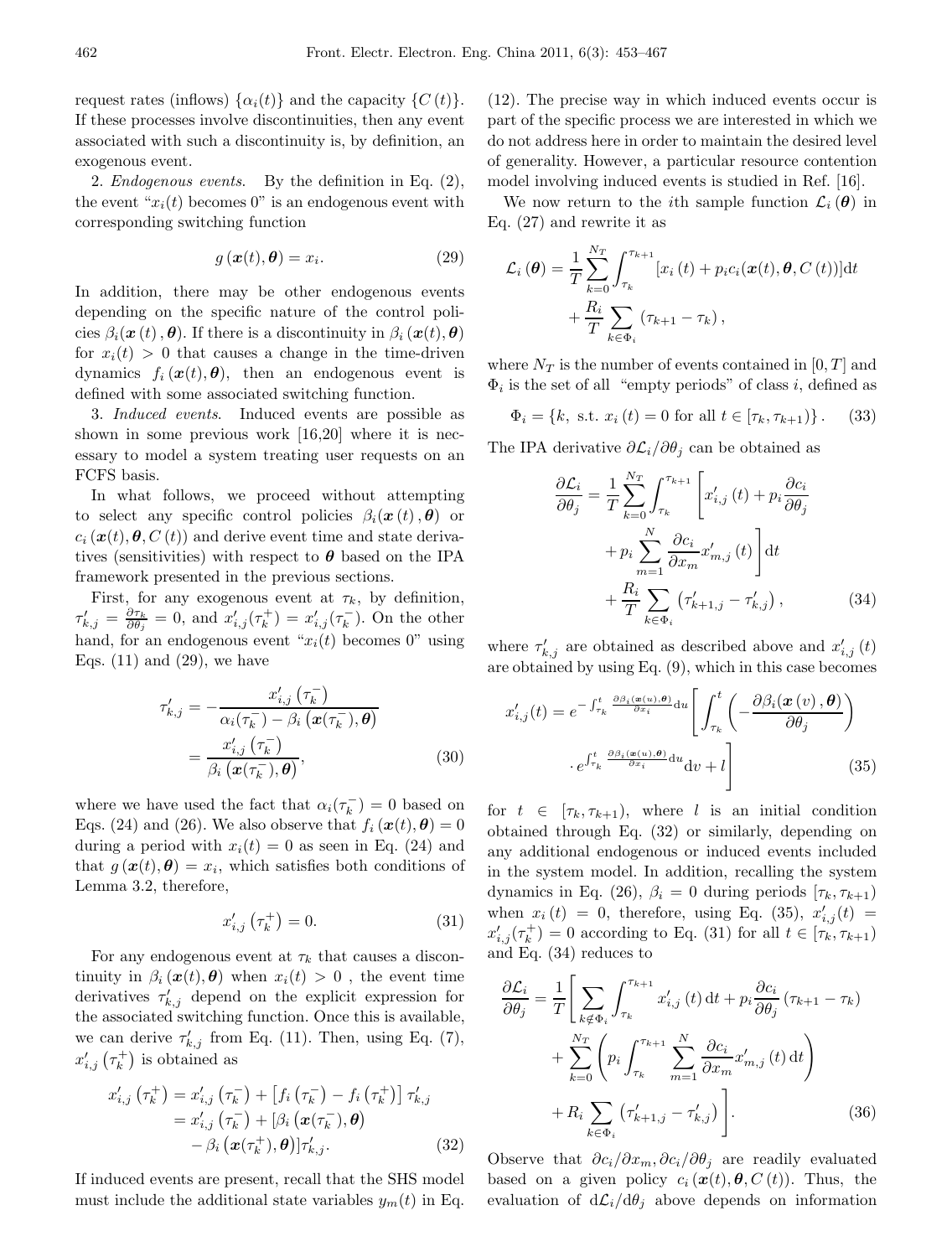related to the event times  $\tau_k$  and on  $x'_{i,j}(t)$ . If, how-<br>ever the conditions of Lemma 3.1 are estimated than ever, the conditions of Lemma 3.1 are satisfied, then the entire expression depends only on information related to the event times  $\tau_k$ . As an example, suppose  $\beta_i(\mathbf{x}(t), \boldsymbol{\theta}) = C(t) \theta_i$  is a simple fixed resource allocation policy over some interval  $[\tau_k, \tau_{k+1}]$  and we have  $f_{i,k}(t, \theta) = \alpha_i(t) - C(t) \theta_i$ . Then, it is easy to check that Eq. (18) in Lemma 3.1 holds, and we have  $\frac{\partial \beta_i(\mathbf{x}(v), \theta)}{\partial \theta_j} = \mathbf{1}[i = j], \frac{\partial \beta_i(\mathbf{x}(u), \theta)}{\partial x_i} = 0$  which reduces Eq. (35) for all  $t \in [\tau_k, \tau_{k+1}]$  to

$$
x'_{i,j}(t) = x'_{i,j}(\tau_k^+) - \mathbf{1}[i = j]C(\tau_k)(t - \tau_k). \tag{37}
$$

This is easy to compute and only requires directly observable event time information.

#### 5.2 A specific resource contention game

In this section, we study a relatively simple specific instance of the general model, in order to illustrate how this general IPA framework can be directly applied and how to contrast a system-centric to a user-centric optimization solution. We note that resource contention games analyzed in Refs. [16,20] include induced events and specific control policies and were developed prior to the general IPA framework in Sect. 2.

Consider a game with  $N$  user classes and total service capacity  $C(t)$  which is allocated to each class as follows:

$$
c_i(\boldsymbol{x}(t),\boldsymbol{\theta},C(t))=C(t)\theta_i, \quad i=1,2,\ldots,N,\qquad(38)
$$

with  $\sum_{i=1}^{N} \theta_i = 1, 0 \le \theta_i \le 1$ . The system dynamics are<br>given by Eq. (24), where the actual service rate policy given by Eq. (24), where the actual service rate policy  $\beta_i(\boldsymbol{x}(t), \boldsymbol{\theta})$  is specified for  $i = 1, 2, ..., N$  as

$$
\beta_i(\boldsymbol{x}(t), \boldsymbol{\theta}) = \begin{cases} \alpha_i(t), & 0 < \alpha_i(t) \leq C(t) \theta_i \\ \text{and } x_i(t) = \kappa_i, \\ \beta_{i, \min}, & 0 < x_i(t) < \kappa_i, \\ 0, & x_i(t) = 0, \\ C(t) \theta_i, & \text{otherwise.} \end{cases}
$$
(39)

Under this policy,  $\beta_i(x(t), \theta) = C(t) \theta_i$  as long as  $x_i(t) \geq \kappa_i$ , a given parameter for each class. If  $0 <$  $x_i(t) < \kappa_i$  the policy guarantees class i a minimum service rate  $\beta_{i,\min} < C(t) \theta_i$ . To prevent "chattering" at  $x_i = 0$ , we will assume that there exists  $\bar{\alpha}_i > 0$  such that  $\bar{\alpha}_i = \inf_{t \geq 0} {\alpha_i(t)}$  and

$$
\bar{\alpha}_i > \beta_{i,\min}.\tag{40}
$$

If  $\alpha_i(t)$  is modeled as a piecewise constant function (as is often the case), then it takes values  $\alpha_i \in (0, B], B < \infty$ , belonging to a discrete set and  $\bar{\alpha}_i$  obviously exists as the smallest positive value in this set. If we insist on modeling  $\alpha_i(t)$  as a continuous or piecewise continuous

process, then  $\bar{\alpha}_i$  only exists for any  $\alpha_i(t)$  that always changes from 0 to some arbitrarily small positive value  $\bar{\alpha}_i$  through a jump (our analysis, however, is not affected by the possible presence of such chattering). Moreover, to avoid possible chattering around  $x_i = \kappa_i$ , we set  $\beta_i(\mathbf{x}(t), \boldsymbol{\theta}) = \alpha_i(t)$  in Eq. (39) when  $x_i(t) = \kappa_i$  and  $0 < \alpha_i(t) \leq C(t) \theta_i$ , thus ensuring by Eq. (24) that the state remains at  $\kappa_i$  unless  $\alpha_i(t) > C(t) \theta_i$ .

In this specific model, the simple service capacity allocation mechanism adopted does not involve induced events. All exogenous and endogenous events are the same as those defined in the general setting of Sect. 5.1, except for endogenous events occurring as a result of the switching function  $g(\boldsymbol{x}(t), \boldsymbol{\theta}) = x_i - \kappa_i$ . For simplicity, we will refer to such events as " $\kappa$  events" in the following discussion.

Using Eq. (11), we can derive the event time derivatives for  $\kappa$  events as follows:

$$
\tau'_{k,j} = \frac{-x'_{i,j}(\tau_k^-)}{\alpha_i(\tau_k^-) - \beta_i(\boldsymbol{x}(\tau_k^-), \boldsymbol{\theta})}.
$$
(41)

Clearly, the value of  $\beta_i(\mathbf{x}(\tau_k^-), \boldsymbol{\theta})$  above depends on what her  $\mathbf{x}(\tau_k^-) \leq \kappa_i$  or  $\mathbf{x}(\tau_k^-) \leq \kappa_i$ . For convenience whether  $x_i(\tau_k^-) < \kappa_i$  or  $x_i(\tau_k^-) > \kappa_i$ . For convenience,<br>we define two separate events: an event denoted by a to we define two separate events: an event denoted by  $\rho$  to represent the case  $x_i(\tau_k^-) < \kappa_i$  and an event denoted by<br>π to represent the case  $x_i(\tau_i^-) > \kappa_i$ . Let us examine novt  $\pi$  to represent the case  $x_i(\tau_k^-) > \kappa_i$ . Let us examine next<br>the IPA derivatives for the state when each of these two the IPA derivatives for the state when each of these two events takes place.

If a  $\rho$  event occurs, there are two possible cases:

*Case 1*  $0 < \alpha_i(\tau_k) \leqslant C(\tau_k) \theta_i$ . Based on Eq. (39),  $x_i(\tau_k^+) = \kappa_i$  and the state remains unchanged until an exogenous event happens that changes the sign of  $\alpha_i(t) - C(t) \theta_i$  causing the state to increase or decrease away from  $x_i(t) = \kappa_i$ . In this case, it follows from Eqs. (32) and (41) that

$$
x'_{i,j}(\tau_k^+) = x'_{i,j}(\tau_k^-) + [\alpha_i(\tau_k^-) - \beta_i(\boldsymbol{x}(\tau_k^-), \boldsymbol{\theta}) - 0]
$$

$$
\cdot \frac{-x'_{i,j}(\tau_k^-)}{\alpha_i(\tau_k^-) - \beta_i(\boldsymbol{x}(\tau_k^-), \boldsymbol{\theta})}
$$

$$
= 0.
$$
(42)

*Case 2*  $\alpha_i(\tau_k) > C(\tau_k) \theta_i$ . Based on Eq. (39), the state will cross  $\kappa_i$  and  $\beta_i(\boldsymbol{x}(\tau_k^+), \boldsymbol{\theta}) = c_i(\boldsymbol{x}(\tau_k^+), \boldsymbol{\theta}) =$ <br> $C(\tau_k)$  espace from Eqs. (32) and (41).  $C(\tau_k) \theta_i$ , hence from Eqs. (32) and (41):

$$
x'_{i,j}(\tau_k^+) = x'_{i,j}(\tau_k^-) + [c_i(\boldsymbol{x}(\tau_k^+), \boldsymbol{\theta}) - \beta_{i,\min}]
$$

$$
\cdot \frac{-x'_{i,j}(\tau_k^-)}{\alpha_i(\tau_k^-) - \beta_{i,\min}}
$$

$$
= A_{i,k} x'_{i,j}(\tau_k^-), \qquad (43)
$$

where we have defined

$$
A_{i,k} = \frac{\alpha_i(\tau_k^-) - C(\tau_k) \theta_i}{\alpha_i(\tau_k^-) - \beta_{i,\min}}
$$

.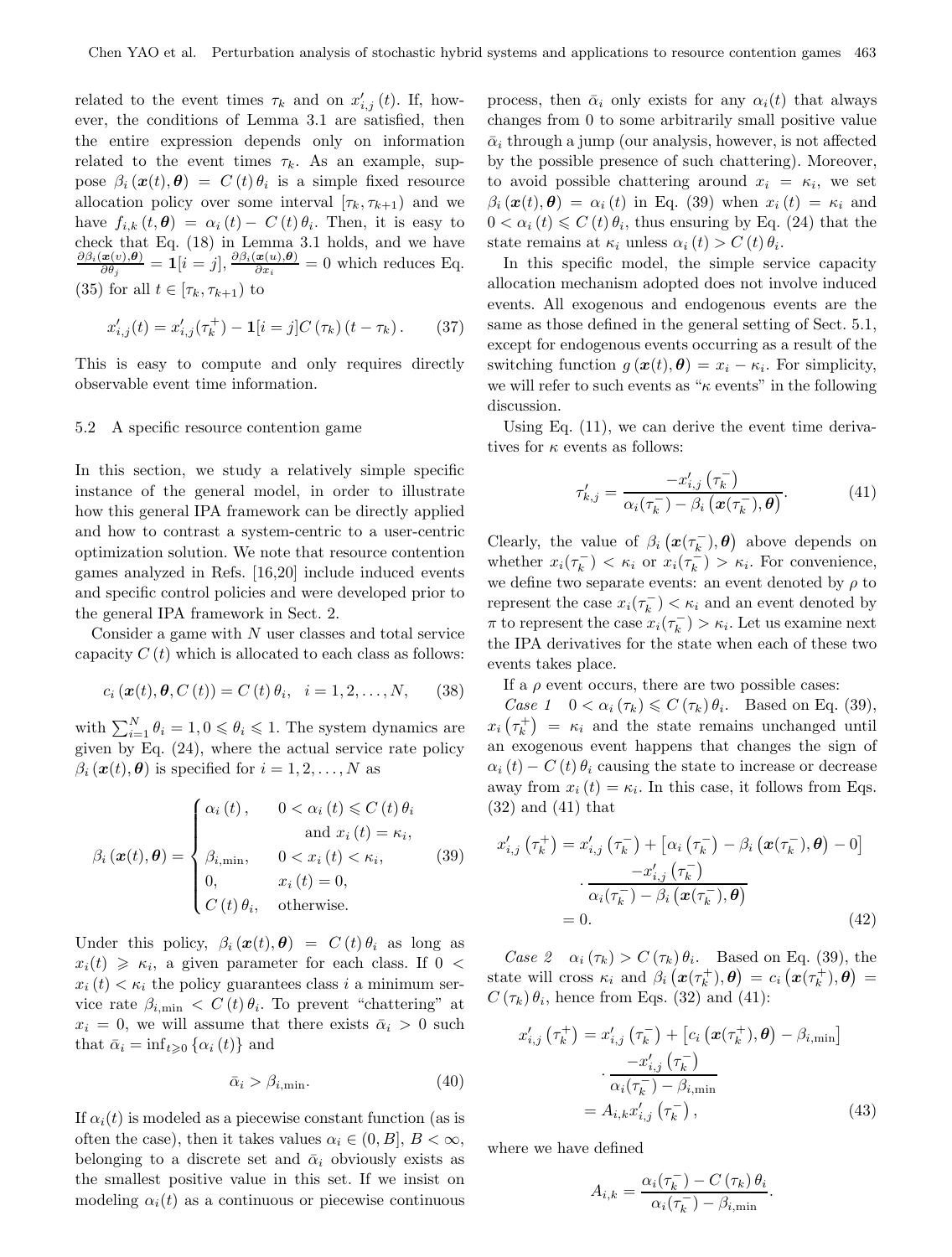If a  $\pi$  event occurs, there are also two possible cases: *Case 1*  $0 < \alpha_i(\tau_k) \leq C(\tau_k) \theta_i$ . This is similar to

Case 1 when a  $\rho$  event occurs and we get  $x'_{i,j}(\tau_k^+) = 0$ .<br>
Case  $\theta = \alpha_i(\tau_k) = 0$ . Based on Eq. (30), the state *Case 2*  $\alpha_i(\tau_k) = 0$ . Based on Eq. (39), the state will cross  $\kappa_i$  and  $\beta_i(\mathbf{x}(\tau_k^+), \boldsymbol{\theta}) = \beta_{i,\text{min}}$  and from Eqs.<br>(32) and (41). (32) and (41):

$$
x'_{i,j}(\tau_k^+) = x'_{i,j}(\tau_k^-) + [\beta_{i,\min} - C(\tau_k) \theta_i]
$$

$$
\cdot \frac{-x'_{i,j}(\tau_k^-)}{\alpha_i(\tau_k^-) - C(\tau_k) \theta_i}
$$

$$
= \frac{1}{A_{i,k}} x'_{i,j}(\tau_k^-). \tag{44}
$$

Note that in this case,  $\alpha_i(\tau_k^-) = 0$ , so that  $\frac{1}{A_{i,k}} =$  $\frac{\rho_{i,\min}}{c_i(\boldsymbol{x}(r_k),\boldsymbol{\theta})}$ . However, we still write  $1/A_{i,k}$  for ease of notation.

Between any two consecutive events, based on the specific definitions of  $\beta_i(\mathbf{x}(t), \boldsymbol{\theta})$  in Eq. (39), we obtain from Eq. (35) for all  $t \in [\tau_k, \tau_{k+1})$ :

$$
x'_{i,j}(t) = \begin{cases} x'_{i,j}(\tau_k^+) - C(\tau_k)(t - \tau_k), & x_{i,j}(t) > \kappa_i, \ j = i, \\ x'_{i,j}(\tau_k^+), & \text{otherwise,} \end{cases}
$$
(45)

where the boundary condition  $x'_{i,j}(\tau_k^+)$  is given by Eqs.<br>(31) (42) (43) or (44) dopending on the last ovent to  $(31)$ ,  $(42)$ ,  $(43)$  or  $(44)$  depending on the last event to occur. Applying Eq. (45) to an interval  $[\tau_{k-1}, \tau_k)$ , we can obtain  $x'_{i,j}(\tau_k^-)$  as

$$
x'_{i,j}(\tau_k^-) = \begin{cases} x'_{i,j}(\tau_{k-1}^+) - C(\tau_{k-1})(\tau_k - \tau_{k-1}), \\ x_{i,j}(t) > \kappa_i, \ j = i, \\ x'_{i,j}(\tau_{k-1}^+), \qquad \text{otherwise.} \end{cases}
$$

Therefore, Eqs. (43) and (44) become

$$
x'_{i,j}(\tau_k^+) = A_{i,k} x'_{i,j}(\tau_{k-1}^+),
$$
  

$$
x'_{i,j}(\tau_k^+) = \frac{1}{A_{i,k}} (x'_{i,j}(\tau_{k-1}^+) - C(\tau_{k-1})(\tau_k - \tau_{k-1})).
$$

We can now summarize the evolution of  $x'_{i,j}(\tau_k^+)$  based<br>order on  $x'_{i,j}(\tau_1^+)$  i.e., the yplus of the state derivative only on  $x'_{i,j}$   $(\tau_{k-1}^+)$ , i.e., the value of the state derivative<br>at the provisus quant, along with the quant time information at the previous event, along with the event time information  $\tau_k, \tau_{k-1}$  and  $\alpha_i(\tau_k^-)$  required to evaluate  $A_{i,k}$ :

$$
x'_{i,j}(\tau_k^+)
$$
  
= 
$$
\begin{cases} A_{i,k}x'_{i,j}(\tau_{k-1}^+) , & \rho \text{ occurs, } \alpha_i(\tau_k) > C(\tau_k) \theta_i, \\ \frac{1}{A_{i,k}} x'_{i,j}(\tau_{k-1}^+) - \mathbf{1}[i=j] C(\tau_{k-1})(\tau_k - \tau_{k-1}), \\ \pi \text{ occurs, } \alpha_i(\tau_k) = 0, \\ 0, & \text{otherwise.} \end{cases}
$$
(46)

It is worthwhile noting that if  $x'_{i,j}(0) = 0$ , then  $x'_{i,j}(t) = 0$ <br>while  $\tau$  such assume at  $t = \tau$  and  $\alpha_i(\tau) = 0$  at 0 until a  $\pi$  event occurs at  $t = \tau_k$  and  $\alpha_i(\tau_k) = 0$  at which point  $x'_{i,j}(\tau_k^+$  $= - C (\tau_{k-1}) (\tau_k - \tau_{k-1})/A_{i,k}.$ 

Turning our attention to the cost derivatives, we adopt the cost functions defined in Eq. (27). Then, using the fact that  $c_i (\mathbf{x}(t), \boldsymbol{\theta}, C(t)) = C(t) \theta_i$ , the IPA derivative  $\partial \mathcal{L}_i/\partial \theta_i$  in Eq. (36) becomes

$$
\frac{\partial \mathcal{L}_i}{\partial \theta_j} = \frac{1}{T} \left[ \sum_{k=0}^{N_T} \mathbf{1}[i=j] p_i C(\tau_k) + \sum_{k \notin \Phi_i} \int_{\tau_k}^{\tau_{k+1}} x'_{i,j}(t) dt + R_i \sum_{k \in \Phi_i} (\tau'_{k+1,j} - \tau'_{k,j}) \right],
$$

where  $\Phi_i$  is the set of all empty period intervals defined in Eq.  $(33)$ . Using Eqs.  $(45)$  and  $(46)$ , this can be further reduced to

$$
\frac{\partial \mathcal{L}_i}{\partial \theta_j} = \frac{1}{T} \sum_{k \in \Psi_i} x'_{i,j} (\tau_k^+) (\tau_{k+1} - \tau_k) \n+ \frac{1}{T} \sum_{k \in \Theta_i} \left[ x'_{i,j} (\tau_k^+) (\tau_{k+1} - \tau_k) \n- \mathbf{1}[i = j] \frac{C(\tau_k)}{2} (\tau_{k+1} - \tau_k)^2 \right] \n+ \frac{R_i}{T} \sum_{k \in \Phi_i} (\tau'_{k+1,j} - \tau'_{k,j}) \n+ \frac{1}{T} \sum_{k=0}^{N_T} \mathbf{1}[i = j] p_i C(\tau_k), \qquad (47)
$$

where  $\Psi_i$  and  $\Theta_i$  are defined as

$$
\Psi_i = \{k, \text{ s.t. } 0 < x_i(t) \le \kappa_i \text{ for all } t \in [\tau_k, \tau_{k+1})\}, (48)
$$
\n
$$
\Theta_i = \{k, \text{ s.t. } x_i(t) > \kappa_i \text{ for all } t \in [\tau_k, \tau_{k+1})\}.\tag{49}
$$

Note that the IPA estimators in Eq. (47) only depend on information at events times, which is easily obtained and computed using Eqs.  $(30)$ ,  $(31)$ ,  $(41)$  and  $(46)$ .

#### 5.2.1 Numerical example

In this section, we provide numerical results obtained on a two-class example of the game defined above. The inflow rates are set to be simple Markov modulated  $ON/OFF$  renewal processes, such that  $\alpha_1$  alternates between 0 and 2.5 and times between changes are exponentially distributed with mean 100 s, and  $\alpha_2$  alternates between 0 and 2 with interchanging times also exponentially distributed with mean 150 s. The total capacity  $C(t)$  remains constant, i.e.,  $C(t) = 5$  for all t. We set  $\kappa_1 = 5, \ \kappa_2 = 6, \ \beta_{1,\text{min}} = 0.1, \ \beta_{2,\text{min}} = 0.15.$  We also assume equal unit prices and weights, i.e.,  $p_1 = p_2 = 20$ , and  $w_1 = w_2 = 1$ .

With the IPA gradient estimators obtained in Eq. (47), we use the stochastic approximation algorithm given in Eq. (4) to carry out both system-centric and user-centric optimization, as in Refs. [16,20]. In the system-centric approach, we minimize the overall cost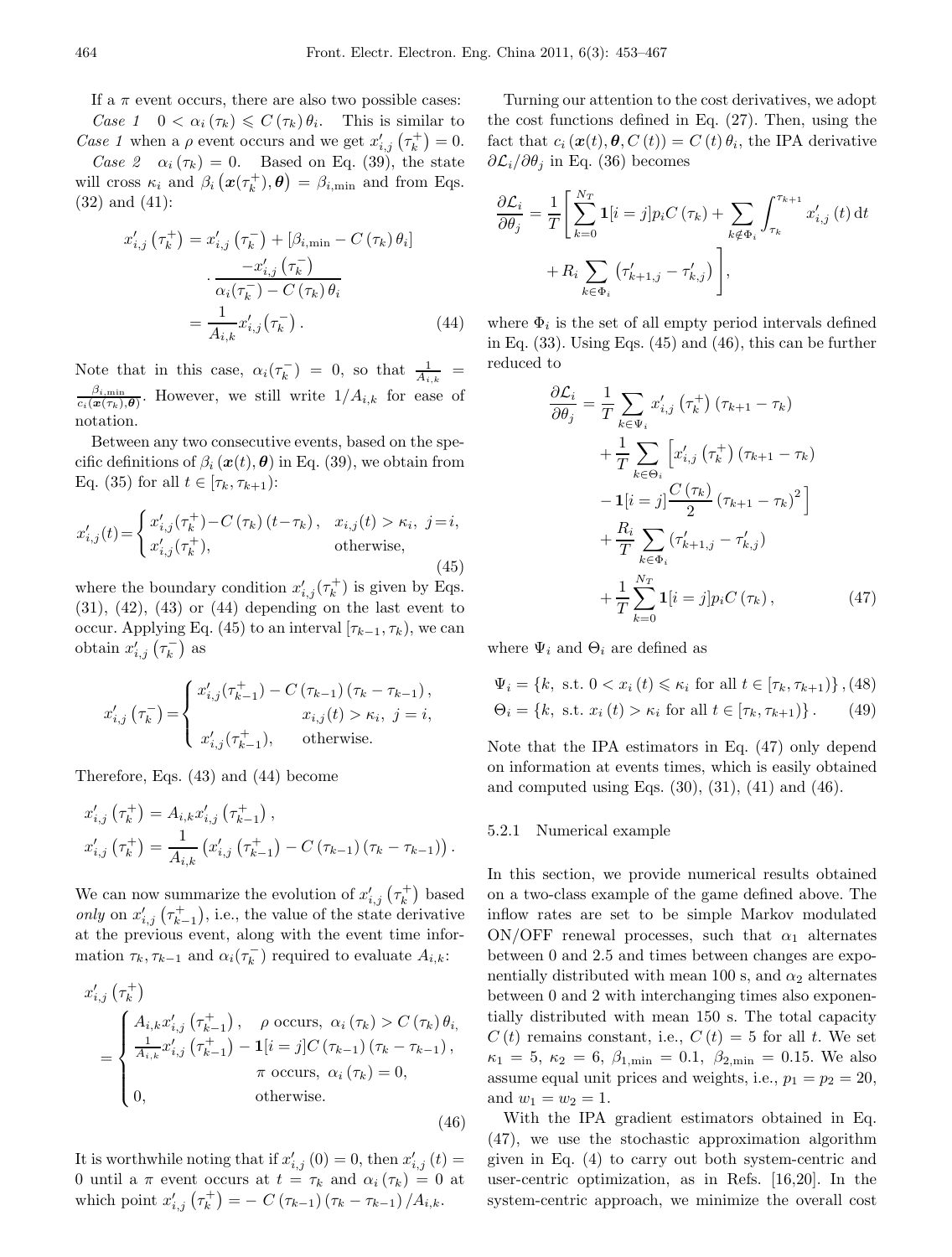function in Eq. (28) and determine the optimal control  $(\theta_1^s, \theta_2^s)$ . In the user-centric approach, each class alternates minimizing its own cost function  $J_i$ , by adjusting only its control parameter  $\theta_i$ . Thus, at the kth iteration, class 1 "plays" by optimizing  $J_1$  using  $\partial \mathcal{L}_1/\partial \theta_1$  in Eq. (47), and obtains the optimal control  $\theta_{1,k}$ ; hence the control of class 2 is set to  $\theta_{2,k} = 1 - \theta_{1,k}$ . Next, at the  $(k + 1)$ th iteration, class 2 "plays" with starting point  $(\theta_{1,k}, \theta_{2,k})$  and using  $\partial \mathcal{L}_2/\partial \theta_2$  in Eq. (47), and obtains optimal control  $\theta_{2,k+1}$ ; hence,  $\theta_{2,k} = 1 - \theta_{2,k+1}$ . In Fig. 2, we show optimization results using the IPA gradient estimators in Eq. (47) for two game realizations with different initial conditions. Also shown is the "actual" system-centric cost function obtained through exhaustive simulation. We can see that our algorithm leads to the "actual" optimal point which is approximately (0.57, 0.43). However, the user-centric optimization will not converge to the actual optimal point, and different starting points will lead to different results as seen in the figure. In addition, in the user-centric optimization, the controls exhibit an oscillatory behavior as shown in Fig. 3. One way to avoid this oscillatory behavior is to adopt a negotiation scheme as proposed in Ref. [20]. In this scheme, consider the kth iteration and let the current allocation be  $(\theta_{1,k}, \theta_{2,k})$ . Then, class 1 evaluates its next "candidate" control, denoted by  $\theta_{1,k}^1$  through Eq. (4) using the IPA estimate of  $\partial \mathcal{L}_1/\partial \theta_1$ <br>from Eq. (47), and bange the central for class 2 as well. from Eq. (47), and hence the control for class 2 as well, denoted by  $\theta_{2,k}^1$ . Similarly, class 2 evaluates  $\theta_{1,k}^2$  and  $\theta_{2,k}^2$ . Then, the new allocation for the next iteration is  $\theta_{2,k}^2$ . Then, the new allocation for the next iteration is obtained from

$$
\theta_{1,k+1} = \sum_{i=1}^{2} \zeta_i \theta_{1,k}^i, \quad \theta_{2,k+1} = \sum_{i=1}^{2} \zeta_i \theta_{2,k}^i, \tag{50}
$$

where  $\sum_{i=1}^{2} \zeta_i = 1$  and  $\zeta_i$  is the "negotiation weight"<br>for class *i* (agreed upon in advance), which reflects the for class  $i$  (agreed upon in advance), which reflects the class's relative "power" or a "price" that class  $i$  is willing to pay to influence the ultimate allocation. An attractive feature of this scheme is that, when the negotiation weights and step sizes for each class satisfy the sufficient condition in the following lemma, the user-centric optimization will also converge to the actual optimal point.

**Lemma 5.1** Let  $\{\eta_{i,n}\}\)$  be the sequence of step sizes adopted by class  $i$  in the user-centric optimization. If  $\zeta_1\eta_{1,n} = \zeta_2\eta_{2,n}$  for all  $n \in \{1, 2, ...\}$ , then user-centric optimization will converge to  $(\theta_1^s, \theta_2^s)$ .



**Fig. 2** Optimization results



**Fig. 3** Oscillatory behavior of control parameters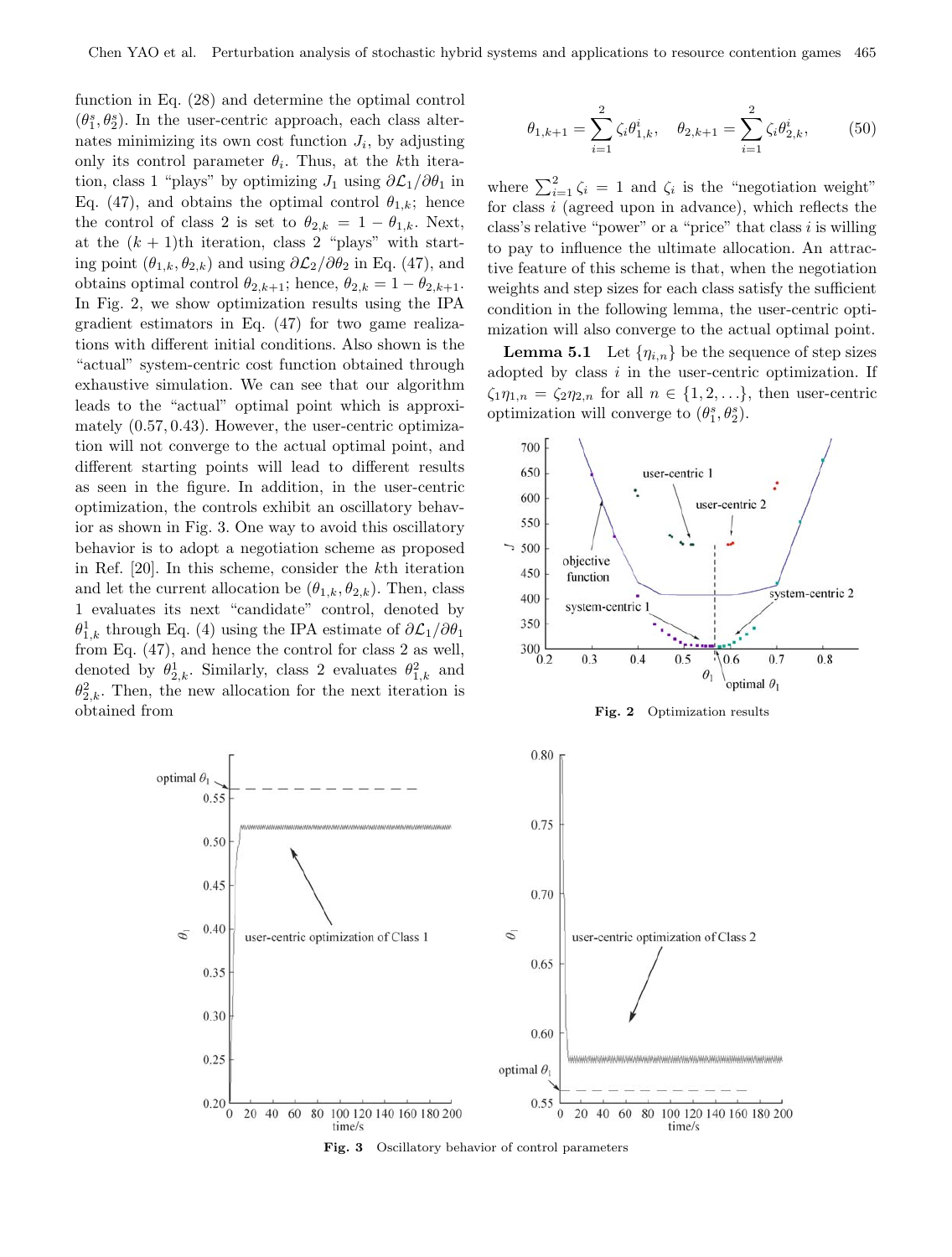**Proof** Based on Eq. (50), for any iteration k,

$$
\theta_{1,k+1} = \zeta_1 \theta_{1,k}^1 + \zeta_2 \theta_{1,k}^2
$$
  
\n
$$
= \zeta_1 \left( \theta_{1,k} - \eta_{1,k} \frac{\partial J_1(\theta)}{\partial \theta_1} \right) + \zeta_2 \left( \Theta - \theta_{2,k}^2 \right)
$$
  
\n
$$
= \zeta_1 \left( \theta_{1,k} - \eta_{1,k} \frac{\partial J_1(\theta)}{\partial \theta_1} \right)
$$
  
\n
$$
+ \zeta_2 \left[ \Theta - \left( \theta_{2,k} - \eta_{2,k} \frac{\partial J_2(\theta)}{\partial \theta_2} \right) \right]
$$
  
\n
$$
= \zeta_1 \left( \theta_{1,k} - \eta_{1,k} \frac{\partial J_1(\theta)}{\partial \theta_1} \right)
$$
  
\n
$$
+ \zeta_2 \left( \theta_{1,k} + \eta_{2,k} \frac{\partial J_2(\theta)}{\partial \theta_2} \right)
$$
  
\n
$$
= (\zeta_1 + \zeta_2) \theta_{1,k} - \zeta_1 \eta_{1,k} \frac{\partial J_1(\theta)}{\partial \theta_1} + \zeta_2 \eta_{2,k} \frac{\partial J_2(\theta)}{\partial \theta_2}
$$
  
\n
$$
= \theta_{1,k} - \zeta_1 \eta_{1,k} \frac{\partial J_1(\theta)}{\partial \theta_1} + \zeta_2 \eta_{2,k} \frac{\partial J_2(\theta)}{\partial (\theta - \theta_1)}
$$
  
\n
$$
= \theta_{1,k} - \zeta_1 \eta_{1,k} \frac{\partial J_1(\theta)}{\partial \theta_1} - \zeta_2 \eta_{2,k} \frac{\partial J_2(\theta)}{\partial \theta_1}.
$$

Then if  $\zeta_1 \eta_{1,k} = \zeta_2 \eta_{2,k}$ , which we denote as  $\eta_k$ , the above equation is further reduced to

$$
\theta_{1,k+1} = \theta_{1,k} - \eta_k \frac{\partial J_1(\theta)}{\partial \theta_1} - \eta_k \frac{\partial J_2(\theta)}{\partial \theta_1}
$$

$$
= \theta_{1,k} - \eta_k \left( \frac{\partial J_1(\theta)}{\partial \theta_1} + \frac{\partial J_2(\theta)}{\partial \theta_1} \right)
$$

$$
= \theta_{1,k} - \eta_k \frac{\partial J(\theta)}{\partial \theta_1}.
$$
(51)

Similarly,

$$
\theta_{2,k+1} = \theta_{2,k} - \eta_k \frac{\partial J(\theta)}{\partial \theta_2}.
$$
 (52)

From Eqs. (51) and (52), one can see that under the given condition the user-centric optimization is equivalent to a system-centric optimization using a step size sequence  $\{\eta_k\}$ , therefore both will converge to the same point.

We note that the above sufficient condition is quite restrictive. Generally, even if the oscillatory behavior is eliminated, there is still no guarantee that user-centric optimization will converge to  $(\theta_1^s, \theta_2^s)$ .

# **6 Conclusions and future work**

We have provided an overview of a recently developed general framework for IPA in SHSs and established some conditions under which IPA is particularly simple and efficient. When our goal is to develop an SHS as an abstraction of a complex DES, we have presented a systematic method for generating such abstractions. The proposed IPA framework opens up a new spectrum of applications where IPA may be used to study a class of stochastic non-cooperative games termed "resource contention games". In such games, multiple users compete for a sharable resource and IPA enables gradient-based optimization for both a system-centric and a user-centric perspective. We have provided numerical results for a simple version of a resource contention game to illustrate the effectiveness of the IPA framework and to contrast system-centric and user-centric optimization. In general, the corresponding solutions do not coincide, giving rise to what is referred to as "the price of anarchy". However, for at least one class of resource contention problems it was recently shown that these two solutions do in fact coincide [22], opening up an interesting directions at exploring conditions under which this is possible.

**Acknowledgements** This work was supported in part by the National Science Foundation under Grant EFRI-0735794, by AFOSR under Grants FA9550-07-1-0361 and FA9550-09-1-0095, by DOE under Grant DE-FG52-06NA27490, and by ONR under Grant N00014-09-1-1051.

#### **References**

- 1. Cassandras C G, Lygeros J. Stochastic Hybrid Systems. London: Taylor and Francis Group/CRC Press, 2006
- 2. Cassandras C G, Lafortune S. Introduction to Discrete Event Systems. 2nd ed. New York, NY: Springer, 2008
- 3. Ho Y C, Cao X R. Perturbation Analysis of Discrete Event Dynamic Systems. Boston, MA: Kluwer Academic Publisher, 1991
- 4. Glasserman P. Gradient Estimation via Perturbation Analysis. Boston, MA: Kluwer Academic Publisher, 1991
- 5. Cassandras C G, Wardi Y, Melamed B, Sun G, Panayiotou C G. Perturbation analysis for on-line control and optimization of stochastic fluid models. IEEE Transactions on Automatic Control, 2002, 47(8): 1234 – 1248
- 6. Anick D, Mitra D, Sondhi M M. Stochastic theory of a data-handling system with multiple sources. The Bell System Technical Journal, 1982, 61(8): 1871 – 1894
- 7. Liu B, Guo Y, Kurose J, Towsley D, Gong W B. Fluid simulation of large scale networks: Issues and tradeoffs. In: Proceedings of the International Conference on Parallel and Distributed Processing Techniques and Applications. 1999, 2136 – 2142
- 8. Connor D, Feigin G, Yao D D. Scheduling semiconductor lines using a fluid network model. IEEE Transactions on Robotics and Automation, 1994, 10(2): 88 – 98
- 9. Yu H, Cassandras C G. Perturbation analysis of feedbackcontrolled stochastic flow systems. IEEE Transactions on Automatic Control, 2004, 49(8): 1317 – 1332
- 10. Wardi Y, Adams R, Melamed B. A unified approach to infinitesimal perturbation analysis in stochastic flow models: The single-stage case. IEEE Transactions on Automatic Control, 2009, 55(1): 89 – 103
- 11. Sun G, Cassandras C G, Panayiotou C G. Perturbation analysis and optimization of stochastic flow networks. IEEE Transactions on Automatic Control, 2004, 49(12): 2113 – 2128
- 12. Yu H, Cassandras C G. Perturbation analysis and feedback control of communication networks using stochastic hybrid